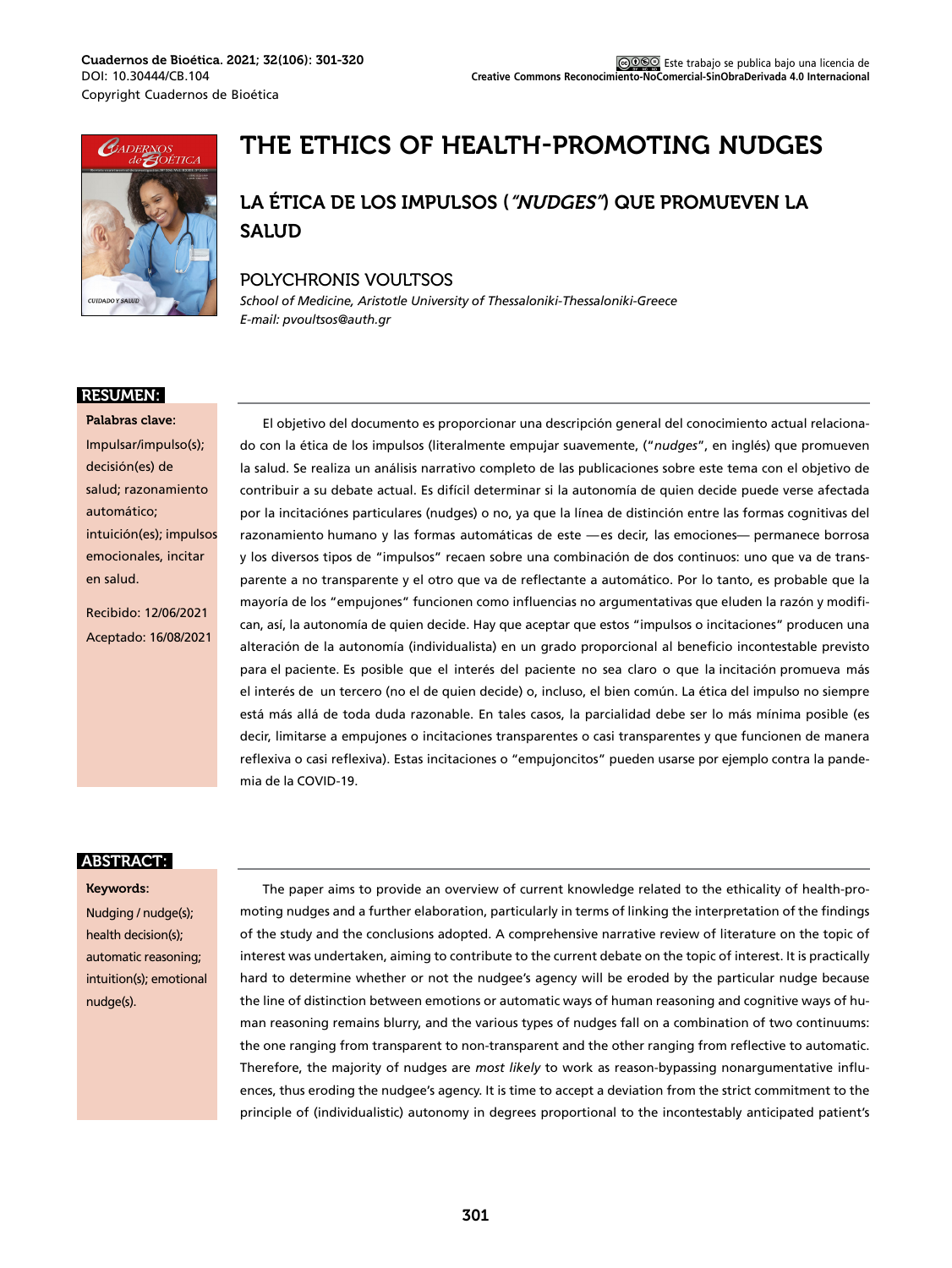benefit. In case that patient's best interest is less than clear or the nudging promotes another individual's best interest (not the decider's one), or even the common good, the ethicality of nudging is not always beyond reasonable doubt. In such cases the deviation should be as minimal as possible (i.e. limited to nudges that are transparent or almost transparent and work reflectively or almost reflectively). Nudging may be used against the COVID-19 pandemic.

### 1. Introduction

#### *1.1. The definition of nudges*

"Nudges are subtle changes to the design of the environment or the framing of information that can influence our behavior"1 . "Libertarian paternalism describes the idea of *nudging*-that is, steering individual decision-making while preserving freedom of choice", namely, appropriately balancing "autonomy and paternalistic beneficence"2 . It has been well observed by Ubel and Rosenthal that "in recent years, health care leaders have increasingly turned to "nudges" to influence health-related behaviors"3 . For instance, "nudges can improve chronic disease self-management"4 . There may be "potential value of nudges for helping individuals receiving services from behavioral health programs"5 . Nudges incentivize vaccinations without violating the individual's right to refuse unwanted treatment<sup>6</sup>.

According to the older and most influential definition provided by Thaler and Sunstein 'a nudge… is any aspect of the choice architecture that alters people's behavior

in a predictable way without forbidding any options or significantly changing their economic incentives. To count as a mere nudge, the intervention must be easy and cheap to avoid'7 . Nudges do not change the outcomes of available options or restrict individual's ability to choose<sup>8</sup>.

Niker et al., in line with the definition of Thaler and Sunstein, write that nudges are 'small changes to the environment or 'choice architecture', designed to promote particular welfare-promoting choices without coercively limiting the range of options'9 . Simkulet writes that a nudge is any influence that is designed and expected to predictably alter a person's behavior without (substantively) limiting their options or giving them reasons to decide otherwise<sup>10</sup>.

Hansen et al. write that by the definition provided by Thaler and Sunstein nudges are operationally independent from regulation (i.e. bans), namely, from 'libertarian paternalism'11. While this independence is a formal condition of the definition, it is simply an implication of a later definition provided by Hansen  $(2016)^{12}$ . This is noticed by Hansen et al. who characterize this definition as more 'precise', 'consistent', and 'fundamental'13. By this definition 'a nudge is a function of (condition I) any attempt at influencing people's judgment, choice

Harrison JD, Patel MS. Designing Nudges for Success in Health Care. AMA J Ethics. 2020;22(9):E796-801.

<sup>2</sup> Soled D. Public health nudges: weighing individual liberty and population health benefits. J Med Ethics. 2020 Oct 30:medethics-2020-106077. doi: 10.1136/medethics-2020-106077. Epub ahead of print. PMID: 33127665.

<sup>3</sup> Ubel PA, Rosenthal MB. Beyond Nudges - When Improving Health Calls for Greater Assertiveness. N Engl J Med. 2019 Jan 24;380(4):309-311.

<sup>4</sup> Möllenkamp M, Zeppernick M, Schreyögg J. The effectiveness of nudges in improving the self-management of patients with chronic diseases: A systematic literature review. Health Policy. 2019 Dec;123(12):1199-1209. doi: 10.1016/j.healthpol.2019.09.008. Epub 2019 Oct 2. PMID: 31676042.

<sup>5</sup> Nemec PB, Swarbrick M, Spagnolo A, Brandow CL. Nudges to Support Health and Wellness for Individuals Served by Behavioral Health Programs. J Psychosoc Nurs Ment Health Serv. 2021 Jan 1;59(1):21-28. doi: 10.3928/02793695-20201015-03. Epub 2020 Oct 23. PMID: 33095264.

<sup>6</sup> Dubov A, Phung C. Nudges or mandates? The ethics of mandatory flu vaccination. Vaccine. 2015 May 21;33(22):2530-5. doi: 10.1016/j.vaccine.2015.03.048. Epub 2015 Apr 11. PMID: 25869886.

<sup>7</sup> Thaler R.H., Sunstein C.R. Nudge: Improving Decisions about Health, Wealth, and Happiness. Revised and Expanded Edition. New York: Penguin Books. 2008. p: 6.

<sup>8</sup> Thaler R.H., Sunstein C.R. Nudge: Improving Decisions... *op.cit.*

<sup>9</sup> [Niker F](https://www.ncbi.nlm.nih.gov/pubmed/?term=Niker F%5BAuthor%5D&cauthor=true&cauthor_uid=30135670), [Reiner PB,](https://www.ncbi.nlm.nih.gov/pubmed/?term=Reiner PB%5BAuthor%5D&cauthor=true&cauthor_uid=30135670) [Felsen G](https://www.ncbi.nlm.nih.gov/pubmed/?term=Felsen G%5BAuthor%5D&cauthor=true&cauthor_uid=30135670). Perceptions of Undue Influence Shed Light on the Folk Conception of Autonomy. [Front Psychol.](https://www.ncbi.nlm.nih.gov/pubmed/?term=niker+2018) 2018; 9: 1400.

<sup>10</sup> Simkulet W. Informed consent and nudging. Bioethics 2019; 33(1):169-84.

<sup>11</sup> Hansen PG, Skov LR, Skov KL. [Making Healthy Choices Eas](https://www.ncbi.nlm.nih.gov/pubmed/26735430)[ier: Regulation versus Nudging.](https://www.ncbi.nlm.nih.gov/pubmed/26735430) Annu Rev Public Health. 2016; 37: 237-51.

<sup>12</sup> Hansen P. The Definition of Nudge and Libertarian Paternalism: Does the Hand Fit the Glove? European Journal of Risk Regulation 2016; 7(1): 155-74.

<sup>13</sup> Hansen PG, Skov LR, Skov KL. [Making Healthy Choices Easi](https://www.ncbi.nlm.nih.gov/pubmed/26735430)er…*[op.cit.](https://www.ncbi.nlm.nih.gov/pubmed/26735430)*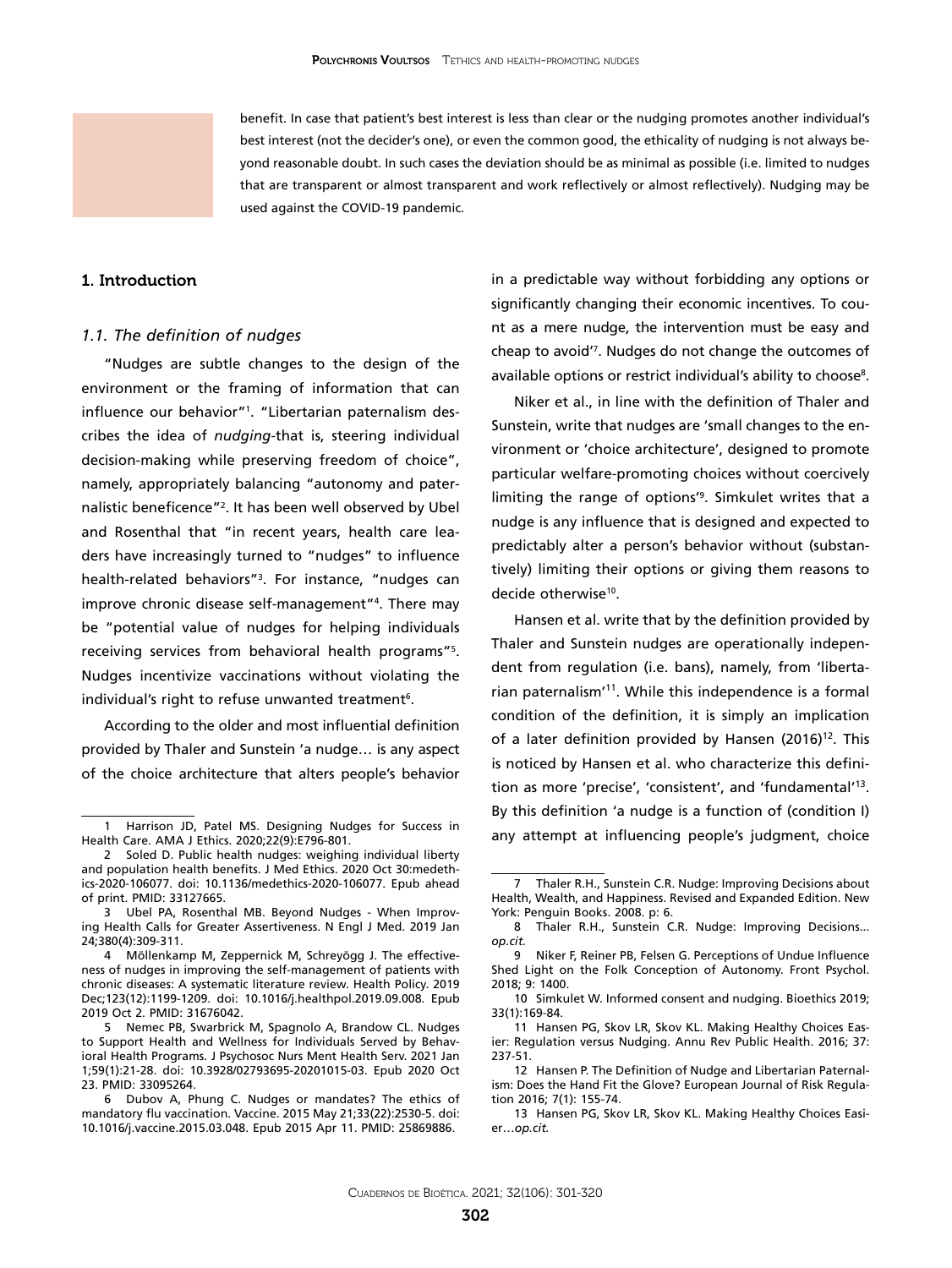or behavior in a predictable way (condition a) that is made possible because of cognitive boundaries, biases, routines, and habits in individual and social decisionmaking posing barriers for people to perform rationally in their own self-declared interests, and which (condition b) works by making use of those boundaries, biases, routines, and habits as integral parts of such attempts'14.

Furthermore, it is worth noting that Saghai offers an insightful and operational definition of nudges. The author states: 'A nudges B when A makes it more likely that B will, primarily by triggering B's shallow cognitive processes, while A's influence preserves B's choiceset and is substantially non-controlling (i.e., preserves B's freedom of choice)'15. Processes such as 'salience, loss aversion, conformism, akrasia, status quo bias, and so on' are referred to as 'shallow psychological processes'16.

### *1.2. Navigating the cognition - intuition divide: The dual-process theories*

Vlaev et al. state (citing relevant literature in their paper) the 'dual process' model has been proposed as a theoretical basis for understanding health behaviors'17. Importantly, nudge theory relies on the model of dual process of human reasoning in which people have two types of reasoning. Furthermore, nudges may be emotional nudges. Below, I go into the models of human reasoning.

The so-called dual-process theories of human reasoning have increasingly been developed and received considerable attention throughout the past decades of research in cognitive psychology and science. Dual-process theories (DPT) are based on a popular distinction between intuitive and deliberate judgments that has been developed through years of study in cognitive and social psychology. Dual-process theories of higher cognition have been enjoying much success in literature<sup>18</sup>,

including the current. Dual-process theories distinguish two different types of cognitive processes (dual process typology) roughly corresponding to the classical distinction between intuition and deliberation. These two types of reasoning are 'two minds in one brain'19. In short, 'dual-process theories provide an architecture for the interaction between intuitive (type 1) and deliberate (type 2) thinking'20.

Type 1 processing is automatic, fast, effortless, heuristic, and intuitive. It does not require 'controlled attention'. Type 1 processing enables emotion, impression and experience-based decision making. It is not attention-consuming.

Type 2 is slow, sequential, correlates with measures of general intelligence. It is reflective, stresses cognitive capacity and enables analytic and problem-solving thinking. Two levels of control are associated with the type-2 processing: The algorithmic mind (lower level) and the reflective mind (higher level), namely, the rational thinking dispositions (that tells us about the agent's goals and values). Type 2 processing enables consequential decision-making. Working memory is engaged in type 2 processing.

Default-interventionism (DI) kinds of dual-process theories<sup>21</sup> seem to dominate in literature against the parallel-competitive theories where both types of processing have their say at the same time.

According to Kahneman, type 1 processing (what he calls system 1) continuously suggests for type 2 processing (what he calls system  $2)^{22}$ . If such a suggestion is endorsed by type 2 it turns into belief and then action. When type 1 processing runs into difficulty (i.e. it cannot give an answer to a question that arose), it calls on type 2 processing. In line with this approach, Evans and Stanovich coined the key concept in the 'default

<sup>14</sup> Hansen P. The Definition of Nudge and Libertarian Paternalism...*op.cit.*

<sup>15</sup> Saghai Y. Salvaging the concept of nudge. Journal of Medical Ethics 2013; 39: 487-93 (489).

<sup>16</sup> Saghai Y. Salvaging the concept…*op.cit.*

<sup>17</sup> Vlaev I, King D, Dolan, P, Darzi A. The theory and practice of "nudging": changing health behaviors.Public Administration Review 2016; 76 (4): 550-61.

<sup>18</sup> [Osman M.](https://www.ncbi.nlm.nih.gov/pubmed/?term=Osman M%5BAuthor%5D&cauthor=true&cauthor_uid=26172967) A Case Study: Dual-Process Theories of Higher Cognition-Commentary on Evans & Stanovich. [Perspect Psychol Sci.](https://www.ncbi.nlm.nih.gov/pubmed/?term=osman+2013+stanovich)  2013; 8(3): 248-52.

<sup>19</sup> Evans J.S.B.T. Thinking Twice: Two Minds in One Brain. Oxford University Press 2010.

<sup>20</sup> Ross BH. Series Page, Psychology of Learning and Motivation - Advances in Research and Theory 2014; 61. DOI: [10.1016/](http://doi.org/10.1016/B978-0-12-800283-4.09989-5) [B978-0-12-800283-4.09989-5.](http://doi.org/10.1016/B978-0-12-800283-4.09989-5)

<sup>21</sup> Evans JS, Stanovich KE. [Dual-Process Theories of Higher Cog](https://www.ncbi.nlm.nih.gov/pubmed/26172965)[nition: Advancing the Debate.](https://www.ncbi.nlm.nih.gov/pubmed/26172965) Perspect Psychol Sci. 2013;8(3):223- 41.; Kahneman D. Thinking, fast and slow. New York, NY, US: Farrar, Straus and Giroux. 2011.

<sup>22</sup> Kahneman D. Thinking, fast…*op.cit.*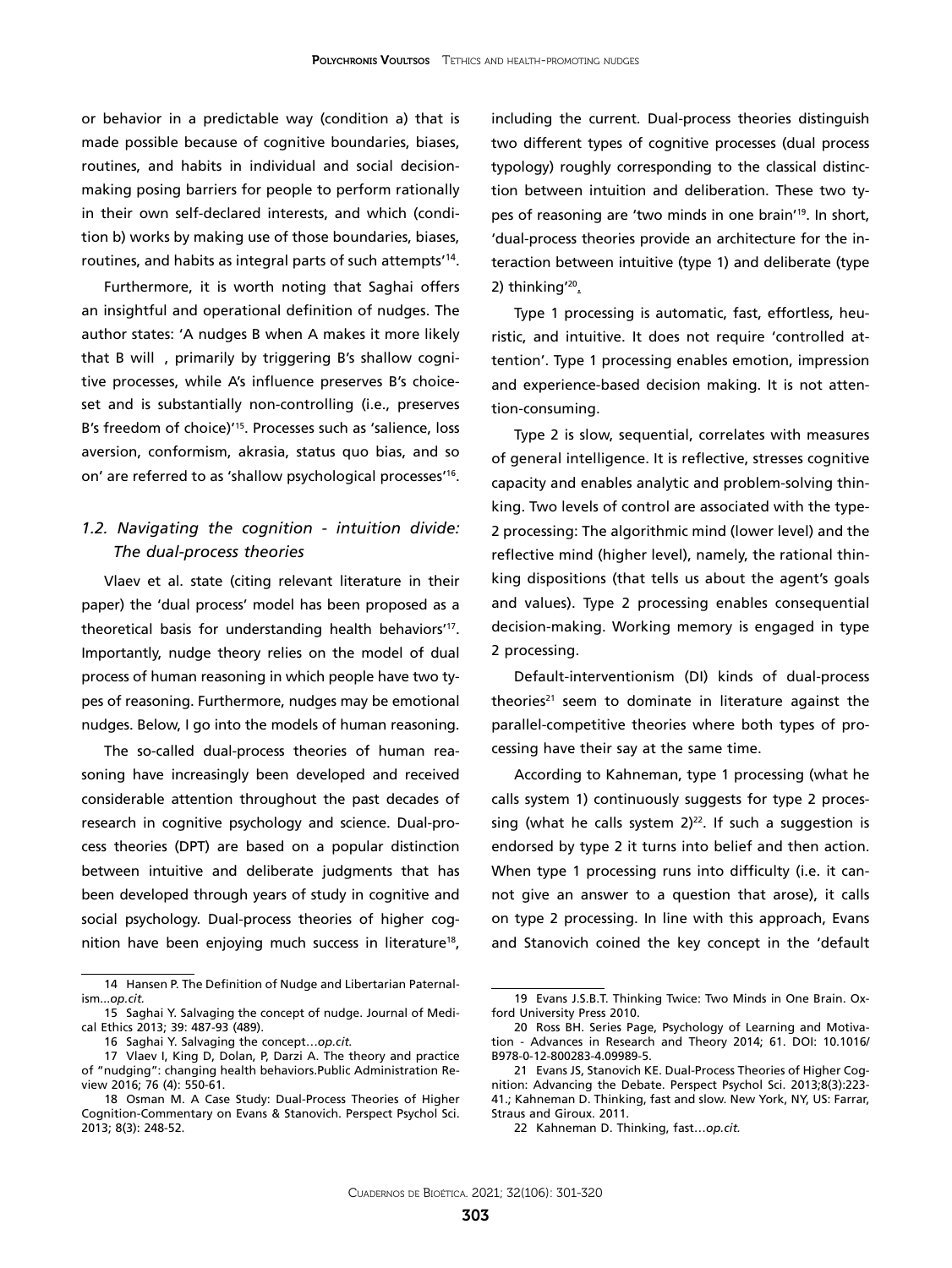interventionism' kind of dual-process theories 'is that of intervention with reflective (type 2) reasoning on the default (type 1) intuition'23. Type 2 override processing is used 'to block the attribute substitution of the cognitive miser.' 'Attribute substitution' is 'the substitution of an easy-to-evaluate characteristic for a harder one, even if the easier is less accurate'24.

It is true that default-interventionism kinds of dualprocess theories are easily confused with the so-called unimodal theories. Nevertheless, default-interventionism kinds of dual-process theories should be distinguished from continuous processing alone-system alternatives which, as opposed to dual-process theories, are theories that give a unique rule-based explanation for both intuitive and deliberative decisions. These theories argue for continuing processing, thus conflating type 1 and type 2 processes into one entity<sup>25</sup>. Kruglanski and Gigerenzer argue that they offer convergent arguments and empirical evidence in support of a unified theoretical approach<sup>26</sup>. The authors argue that not only deliberative judgments but also intuitive judgments are rule-based<sup>27</sup>. Provided that (in authors' opinion) 'accuracy depends on the match between rule and environment', 'heuristics can be more accurate than cognitive strategies that have more information and computation.' Moreover the authors state 'the task itself and the individual's memory constrain the set of applicable rules'28.

Mugg argues that the two dominate versions of dual-process theories, namely, type 1 processing and type 2 processing are not sharply distinct versions<sup>29</sup>. Besides, she argues that default-interventionism version is not sharply distinguished from a one-system alternative.

The author sees type 1 processing, type 2 processing and one-system alternative as existing on a continuum, and suggests a flexible one-system alternative, which allows 'the properties used to distinguished Type-1 and Type-2 reasoning to cross-cut one another'30.

Osman in her Commentary on Evans and Stanovich argues that the evidence for the essential defining characteristics of T1 and T2 processing may be taken to support quantitative rather than qualitative distinction between the two kinds of human reasoning<sup>31</sup>. Besides, Osman writes: 'If we look to what causal reasoning involves, mental simulation is often required to play out various scenarios and to imagine hypothetical consequences', and 'high level mental simulation can be achieved with very little processing cost'32. Interestingly, Osman writes that 'it is very likely that future research will show that' higher cognitive functions such as judgment, reasoning, problemsolving 'are built on other multifaceted processes'<sup>33</sup>.

It is true that dual-process theories have received strong criticisms, such as the following addressed by Evans and Stanovich (2013):<sup>34</sup> There have been provided multiple and vague definitions, there are not discrete types but a continuum of processing styles, there may be offered single-process accounts, there is ambiguous or unconvincing evidence for dual-process theories, proposed attribute clusters are not reliably aligned. Evans and Stanovich have received criticism. For instance, Melnikoff and Bargh are skeptical until more empirical evidence is available<sup>35</sup>. Moreover, it is argued that assumptions such as those regarding the 'speed of the two processes, have not been rigorously tested, and

<sup>23</sup> Evans JS, Stanovich KE. [Dual-Process Theories of Higher](https://www.ncbi.nlm.nih.gov/pubmed/26172965)  [Cognition: Advancing the Debate.](https://www.ncbi.nlm.nih.gov/pubmed/26172965)..*op.cit.*

<sup>24</sup> Evans JS, Stanovich KE. [Dual-Process Theories of Higher](https://www.ncbi.nlm.nih.gov/pubmed/26172965)  [Cognition: Advancing the Debate.](https://www.ncbi.nlm.nih.gov/pubmed/26172965)..*op.cit.*

<sup>25</sup> [Kruglanski AW,](https://www.ncbi.nlm.nih.gov/pubmed/?term=Kruglanski AW%5BAuthor%5D&cauthor=true&cauthor_uid=21244188) [Gigerenzer G.](https://www.ncbi.nlm.nih.gov/pubmed/?term=Gigerenzer G%5BAuthor%5D&cauthor=true&cauthor_uid=21244188) Intuitive and deliberate judgments are based on common principles. [Psychol Rev.](https://www.ncbi.nlm.nih.gov/pubmed/21244188) 2011; 118(1): 97-109.

<sup>26</sup> [Kruglanski AW,](https://www.ncbi.nlm.nih.gov/pubmed/?term=Kruglanski AW%5BAuthor%5D&cauthor=true&cauthor_uid=21244188) [Gigerenzer G.](https://www.ncbi.nlm.nih.gov/pubmed/?term=Gigerenzer G%5BAuthor%5D&cauthor=true&cauthor_uid=21244188) Intuitive and deliberate judgments…*op.cit.*

<sup>27</sup> [Kruglanski AW,](https://www.ncbi.nlm.nih.gov/pubmed/?term=Kruglanski AW%5BAuthor%5D&cauthor=true&cauthor_uid=21244188) [Gigerenzer G.](https://www.ncbi.nlm.nih.gov/pubmed/?term=Gigerenzer G%5BAuthor%5D&cauthor=true&cauthor_uid=21244188) Intuitive and deliberate judgments...*op.cit.*

<sup>28</sup> [Kruglanski AW,](https://www.ncbi.nlm.nih.gov/pubmed/?term=Kruglanski AW%5BAuthor%5D&cauthor=true&cauthor_uid=21244188) [Gigerenzer G.](https://www.ncbi.nlm.nih.gov/pubmed/?term=Gigerenzer G%5BAuthor%5D&cauthor=true&cauthor_uid=21244188) Intuitive and deliberate judgments...*op.cit.*

<sup>29</sup> Mugg J. Two Minded Creatures and Dual-Process Theory. Journal of Cognition and Neuroethics 2015; 3 (3): 87–112. ; Mugg J. The dual-process turn: How recent defenses of dual-process theories of reasoning fail*.* Philosophical Psychology 2016; 29 (2): 300-9.

<sup>30</sup> Mugg J. Two Minded Creatures and Dual-Process Theory. Journal of Cognition and Neuroethics 2015; 3 (3): 87–112. ; Mugg J. The dual-process turn: How recent defenses of dual-process theories of reasoning fail*.* Philosophical Psychology 2016; 29 (2): 300-9.

<sup>31</sup> [Osman M](https://www.ncbi.nlm.nih.gov/pubmed/?term=Osman M%5BAuthor%5D&cauthor=true&cauthor_uid=26172967). A Case Study: Dual-Process Theories of Higher Cognition-Commentary on Evans & Stanovich. [Perspect Psychol Sci.](https://www.ncbi.nlm.nih.gov/pubmed/?term=osman+2013+stanovich) 2013; 8(3): 248-52.

<sup>32</sup> [Osman M](https://www.ncbi.nlm.nih.gov/pubmed/?term=Osman M%5BAuthor%5D&cauthor=true&cauthor_uid=26172967). A Case Study: Dual-Process Theories of Higher Cognition-Commentary on Evans & Stanovich. [Perspect Psychol Sci.](https://www.ncbi.nlm.nih.gov/pubmed/?term=osman+2013+stanovich) 2013; 8(3): 248-52.

<sup>33</sup> [Osman M](https://www.ncbi.nlm.nih.gov/pubmed/?term=Osman M%5BAuthor%5D&cauthor=true&cauthor_uid=26172967). A Case Study: Dual-Process Theories of Higher Cognition-Commentary on Evans & Stanovich. [Perspect Psychol Sci.](https://www.ncbi.nlm.nih.gov/pubmed/?term=osman+2013+stanovich) 2013; 8(3): 248-52.

<sup>34</sup> Evans JS, Stanovich KE. [Dual-Process Theories of Higher](https://www.ncbi.nlm.nih.gov/pubmed/26172965) [Cognition: Advancing the Debate.](https://www.ncbi.nlm.nih.gov/pubmed/26172965)..*op.cit.*

<sup>35</sup> Melnikoff DE, Bargh JA. [The Mythical Number Two.](https://www.ncbi.nlm.nih.gov/pubmed/29571664) Trends Cogn Sci. 2018; 22(4): 280-93.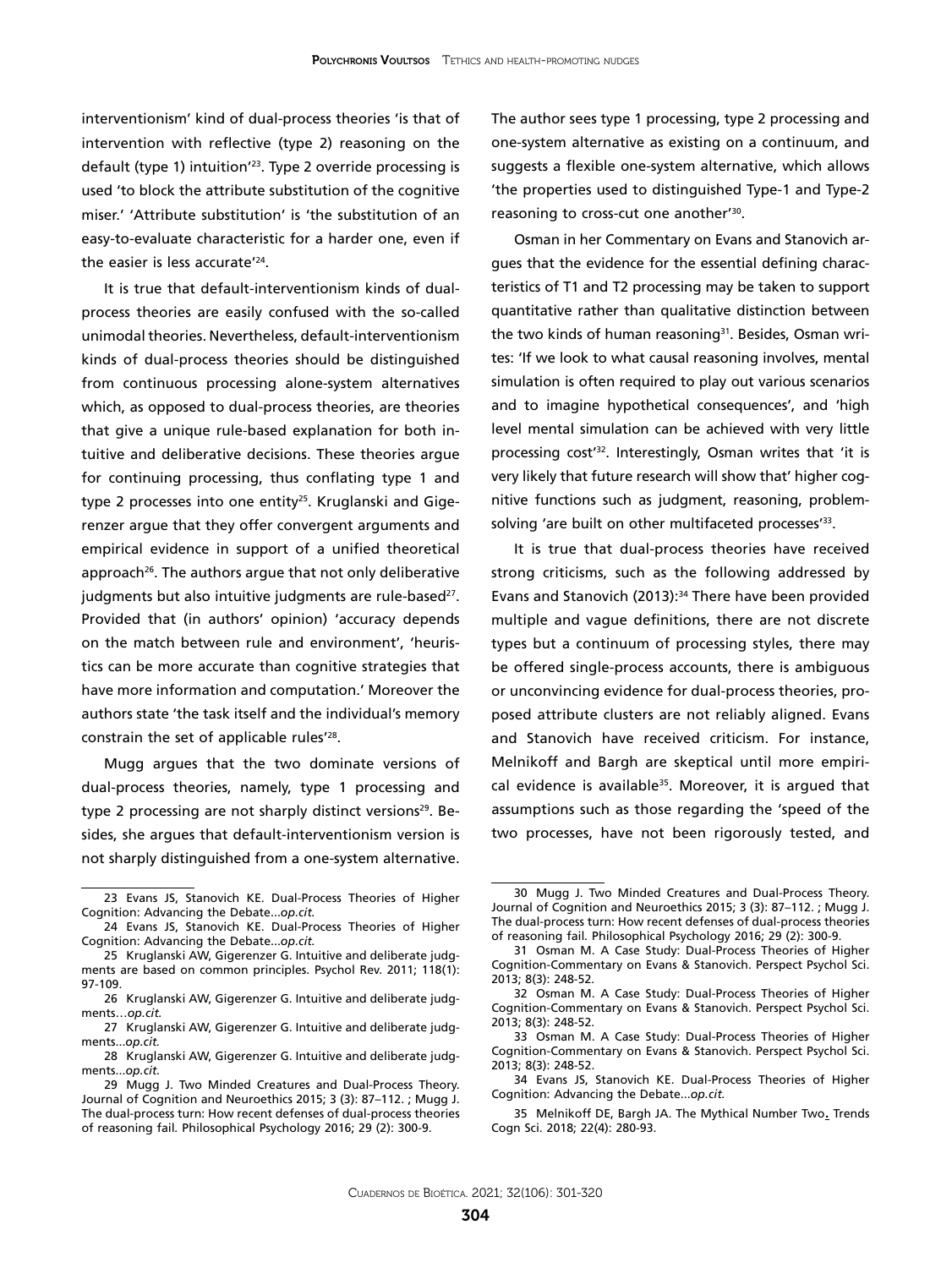the early evidence $36$  suggests that the situation may be more complex that is often assumed'<sup>37</sup>.

I come back to the two most influential types of human reason processing. It should be stressed that it would be fallacy to assume that type 1 processing is invariably non-normative (ineffective, error, bad), while type 2 processing is invariably normative (effective, optimal response, good). In some circumstances, type 1 processing can lead to right answers and type 2 to biases. Indeed, as Pennycook et al. write, type 2 may come in the form of motivated reasoning that perpetuates biases or cognitive decoupling (and lacks ability to override and correct biases)<sup>38</sup>.

Automatic processes may be helpful since conscious processes have limited capacity to effectively cope with our complex and ever-changing environment<sup>39</sup>. Furthermore, it has been arguably suggested (although not yet proven beyond doubt) that unconscious thought (using mere intuitive than deliberate decision-making approach), might produce better decisions when addressing very complex decision-making scenarios<sup>40</sup>.

#### *1.3. Cognitive miserliness*

Note, however, that the cognitive miserliness (inherent in human reasoning) may lead to suboptimal outcomes. Levy arguably states that people under various circumstances may be 'systematically bad reasoners', due to 'fallibilities of human reasoning' as 'myopia for the future', 'motivated reasoning' and 'biases' in 'assessing probabilities…exacerbated'41.

Importantly, behavioral sciences argue for a strong tendency of people to go with whatever is the default option<sup>42</sup>. People have the tendency (cognitive miserliness) to default to reasoning processes of low computational expense. Such a tendency leads people who are confronted with novel questions to jump to intuitive conclusions that are prompted quickly, automatically and with little effort (type 1 processing). These conclusions are relied on causal connections between events based on memories and associations, which however, may be spurious in certain types of hostile environments, and hence, leading to inappropriate conclusions which fail to meet the goal set. The distinguishing characteristics of what is called 'hostile environment' in the context of human reasoning, based on the relevant literature<sup>43</sup> are briefly presented below. Hostile is considered an environment in which there are a few cues that are usable by type-1 processing or there are cues that are misleading or even intentionally presented by other agents to trigger miserly defaults to a decider, thus taking advantage over him. Hostile environment may be the probabilistic reasoning task of judging whether the decision which healthcare setting to join should be based on abstract statistics or experience-based narrative interpretation.

Evans and Stanovich who are interested in higher order cognition processes related to human reasoning, such as judgment and decision-making, state that 'when the decision matters, being a cognitive miser may lead us astray'<sup>44</sup>. These errors (suboptimal outcomes) are due to unsuccessful performance (incorrect responding) on heuristics and biases tasks. However, these errors do not always result from miserly processing. Stanovich goes even further and considers that incorrect responding on heuristics and biases tasks is dependent on stored knowledge (learned knowledge structures, namely, learned 'mindware')<sup>45</sup>. The author

<sup>36</sup> Handley SJ, Newstead SE, Trippas D. [Logic, beliefs, and in](https://www.ncbi.nlm.nih.gov/pubmed/21058879)[struction: a test of the default interventionist account of belief bias.](https://www.ncbi.nlm.nih.gov/pubmed/21058879)  J Exp Psychol Learn Mem Cogn. 2011; 37(1): 28-43; Pennycook G, Thompson VA. [Reasoning with base rates is routine, relatively effort](https://www.ncbi.nlm.nih.gov/pubmed/22427266)[less, and context dependent.](https://www.ncbi.nlm.nih.gov/pubmed/22427266) Psychon Bull Rev. 2012;19(3):528-34.

<sup>37</sup> Ross BH. Series Page, Psychology of Learning and Motivation…*op.cit.*

<sup>38</sup> [Pennycook G](https://www.ncbi.nlm.nih.gov/pubmed/?term=Pennycook G%5BAuthor%5D&cauthor=true&cauthor_uid=26091582), [Fugelsang JA,](https://www.ncbi.nlm.nih.gov/pubmed/?term=Fugelsang JA%5BAuthor%5D&cauthor=true&cauthor_uid=26091582) [Koehler DJ](https://www.ncbi.nlm.nih.gov/pubmed/?term=Koehler DJ%5BAuthor%5D&cauthor=true&cauthor_uid=26091582). What makes us think? A three-stage dual-process model of analytic engagement. [Cogn Psychol.](https://www.ncbi.nlm.nih.gov/pubmed/26091582) 2015; 80:34-72.

<sup>39</sup> Hassin R.R., Uleman J.S., Bargh J.A. (Eds.). The new unconscious, in Oxford series in social cognition and social neuroscience, ed Hassin R.R., Series editor, New York, NY, US: Oxford University Press. 2005.

<sup>40</sup> Bijksterhuis A., Bos M.W., Nordgren L.F., van Baaren R.B. On making the right choice: the deliberation-without-attention effect. Science 2006; 311(5763): 1005-1007.

<sup>41</sup> Levy N. Forced to be free? Increasing patient autonomy by constraining it. J Med Ethics 2014; 40: 293–300.

<sup>42</sup> Hansen PG, Skov LR, Skov KL. [Making Healthy Choices Easi](https://www.ncbi.nlm.nih.gov/pubmed/26735430)[er.](https://www.ncbi.nlm.nih.gov/pubmed/26735430)..*op.cit.*

<sup>43</sup> Evans JS, Stanovich KE. [Dual-Process Theories of Higher](https://www.ncbi.nlm.nih.gov/pubmed/26172965) [Cognition: Advancing the Debate.](https://www.ncbi.nlm.nih.gov/pubmed/26172965)..*op.cit.*

<sup>44</sup> Evans JS, Stanovich KE. [Dual-Process Theories of Higher](https://www.ncbi.nlm.nih.gov/pubmed/26172965) [Cognition: Advancing the Debate.](https://www.ncbi.nlm.nih.gov/pubmed/26172965).*op.cit.*

<sup>45</sup> Stanovich KE. Miserliness in human cognition: The interaction of detection, override and mindware. Thinking & Reasoning 2018; 24(4): 423-44. Advance online publication.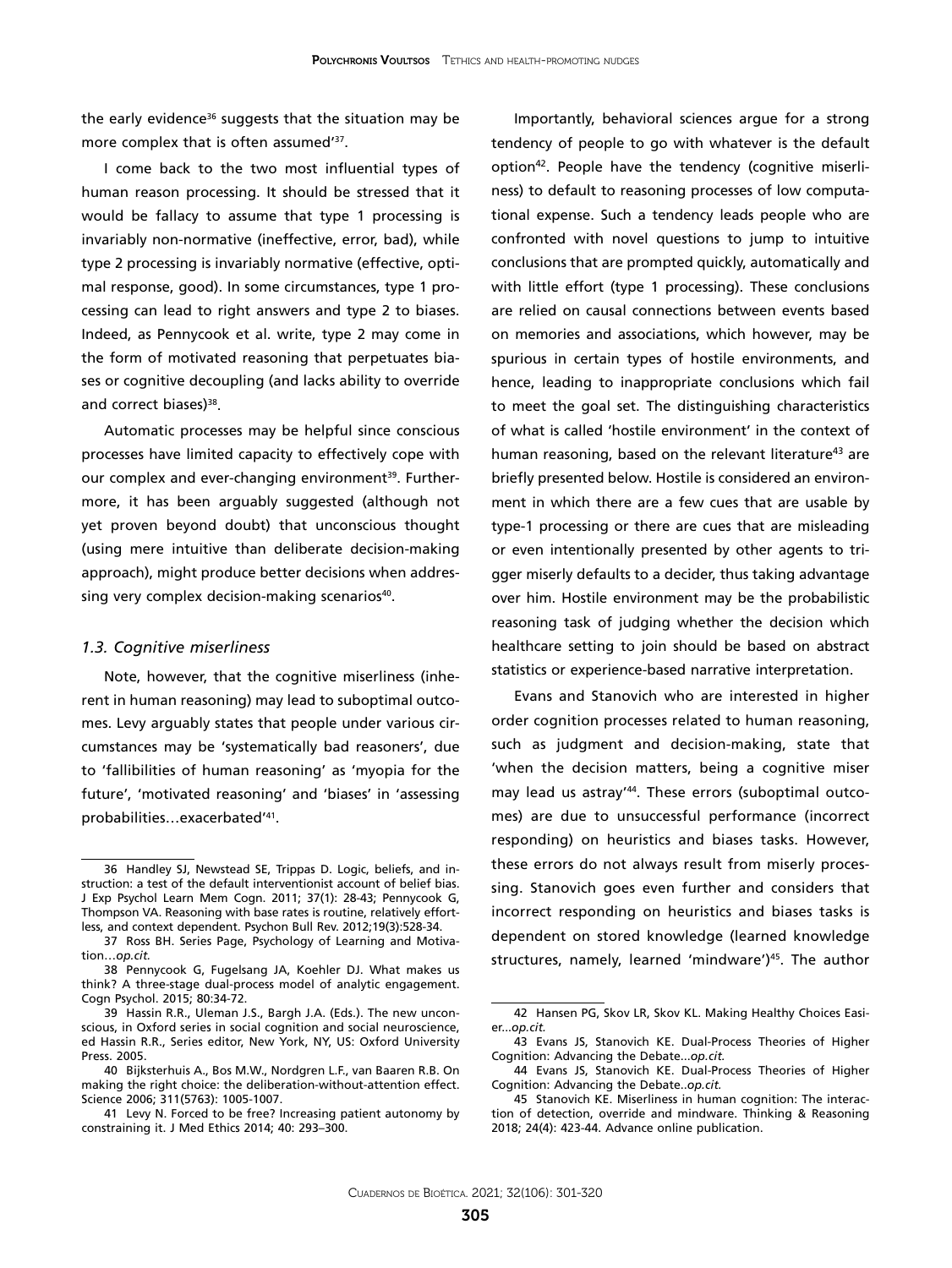identifies three possible processing defects: 'inadequately learned mindware; failure to detect the necessity of overriding the miserly response; and failure to sustain the override process once initiated'46. Interestingly, he argues for a strong dependence between mindware, detection and override. The author states that 'the degree of mindware instantiation is strongly related to the probability of successful detection and override'47. On the other hand, optimal outcomes do not always result from computationally expensive cognition.

Note, besides, that De Neys proposes that when people engage in a reasoning task intuitive probabilistic knowledge is activated automatically<sup>48</sup>. Patterson found that 'intuitive cognition dominates human reasoning and decision making in all situations examined'49. Bago and De Neys write that their findings suggest that 'fast and automatic Type 1 processing also cues a correct logical response from the start'50. However, as Pennycook puts it 'pendulum has swung too far toward intuitionism<sup>51</sup>.

#### *1.4. Emotions*

Furthermore, some nudges may be emotional nudges. For instance, in a project of emotional reinforcement for healthy foods effective emotional nudges may be used for making the healthy product more attractive. I go into the role of emotions in decision making.

While emotions are peripheral to decision-making process, they are strongly thought (at both theoretical and empirical level) as playing significant role in decision-making. It is of great importance that emotions and cognitive procedure of decision-making are strictly interwoven. Emotions are not separate from cognition. Sharp distinction between rational and emotional de-

cisions would be a false dichotomy. Emotions underpin every aspect of a decision-making process. Without emotional involvement practical thought (judgment) 'knows neither when to start nor when to stop evaluating costs and benefits<sup>'52</sup>, and hence, it may be at a loss as to how to proceed due to the fact that it is in the face of an endless number of potential alternative options. Nonetheless, it is crucial to bear in mind that the specific way in which emotions affect decision-making process remain by and large unknown. They may affect decision-making in substantive or procedural way<sup>53</sup>. Note, however, that these two ways are overlapping and the distinction between them remains blurred<sup>54</sup>.

Lufityanto et al. argue that non-conscious emotional information can boost accuracy and confidence in a concurrent non-emotional decision task<sup>55</sup>. Nevertheless, emotions can interfere with decision-making<sup>56</sup>. Lerner et al. arguably concluded that 'emotions constitute potent, pervasive, predictable, sometimes harmful and sometimes beneficial drivers of decision making'<sup>57</sup>. Whilst emotions facilitate smooth-running autonomous decisionmaking processes, they may impede them by affecting the internal consistency between first and second order desires / choices (e.g. in states of phobias or addiction)<sup>58</sup>.

Not surprisingly, health decisions and behaviour often take place in emotionally-laden contexts<sup>59</sup>. Emotions seem to play a crucial role in decision making. Mazzocco et al. put it best in saying that 'emotions (like several other factors, such as, for example, personal knowledge, past experiences, individual differen-

<sup>46</sup> Stanovich KE. Miserliness in human cognition…*op.cit.*

<sup>47</sup> Stanovich KE. Miserliness in human cognition…*op.cit.* 48 De Neys W. Bias and Conflict: A Case for Logical Intuitions.

[Perspectives on Psychological Science](https://journals.sagepub.com/home/pps) 2012; 7(1): 28-38.

<sup>49</sup> [Patterson RE.](https://www.ncbi.nlm.nih.gov/pubmed/?term=Patterson RE%5BAuthor%5D&cauthor=true&cauthor_uid=28146682) Intuitive Cognition and Models of Human-Automation Interaction. [Hum Factors.](https://www.ncbi.nlm.nih.gov/pubmed/?term=patterson+2017+intuitive+cognition) 2017; 59(1): 101-15.

<sup>50</sup> [Bago B](https://www.ncbi.nlm.nih.gov/pubmed/?term=Bago B%5BAuthor%5D&cauthor=true&cauthor_uid=27816844), [De Neys W](https://www.ncbi.nlm.nih.gov/pubmed/?term=De Neys W%5BAuthor%5D&cauthor=true&cauthor_uid=27816844). Fast logic?: Examining the time course assumption of dual process theory. [Cognition](https://www.ncbi.nlm.nih.gov/pubmed/?term=bago+automatic+reasoning) 2017; 158: 90-109.

<sup>51</sup> Pennycook G (ed). The New Reflectionism in Cognitive Psychology: Why Reason Matters. New York, NY: Routledge. 2018. pp: 6-8.

<sup>52</sup> de Sousa R. The rationality of emotion. Cambridge, MA: MIT Press. 1990.

<sup>53</sup> Hermann H., Trachsel M., Elger B.S., Biller-Andorno N. Emotion and Value in the Evaluation of Medical Decision-Making Capacity: A Narrative Review of Arguments. Front Psychol. 2016; 7: 765.

<sup>54</sup> Hermann H., Trachsel M., Elger B.S., Biller-Andorno N. Emotion and Value…*op.cit.*

<sup>55</sup> [Lufityanto G,](https://www.ncbi.nlm.nih.gov/pubmed/?term=Lufityanto G%5BAuthor%5D&cauthor=true&cauthor_uid=27052557) [Donkin C](https://www.ncbi.nlm.nih.gov/pubmed/?term=Donkin C%5BAuthor%5D&cauthor=true&cauthor_uid=27052557), [Pearson J.](https://www.ncbi.nlm.nih.gov/pubmed/?term=Pearson J%5BAuthor%5D&cauthor=true&cauthor_uid=27052557) Measuring Intuition: Nonconscious Emotional Information Boosts Decision Accuracy and Confidence. [Psychol Sci.](https://www.ncbi.nlm.nih.gov/pubmed/27052557) 2016; 27(5):622-34.

<sup>56</sup> [Paulus MP](https://www.ncbi.nlm.nih.gov/pubmed/?term=Paulus MP%5BAuthor%5D&cauthor=true&cauthor_uid=22898207), [Yu AJ.](https://www.ncbi.nlm.nih.gov/pubmed/?term=Yu AJ%5BAuthor%5D&cauthor=true&cauthor_uid=22898207) Emotion and decision-making: affect-driven belief systems in anxiety and depression. [Trends Cogn Sci.](https://www.ncbi.nlm.nih.gov/pubmed/22898207) 2012; 16(9): 476-83.

<sup>57</sup> Lerner JS, Li Y, Valdesolo P, Kassam KS. [Emotion and Deci](https://www.annualreviews.org/doi/abs/10.1146/annurev-psych-010213-115043)[sion Making.](https://www.annualreviews.org/doi/abs/10.1146/annurev-psych-010213-115043) Annual Review of Psychology 2015; 66(1): 799-823.

<sup>58</sup> Hermann H., Trachsel M., Elger B.S., Biller-Andorno N. Emotion and Value...*op.cit.*

<sup>59</sup> Ferrer R.A., Mendes W.B. (2018) Emotion, health decision making, and health behaviour, Psychology & Health, 33:1, 1-16.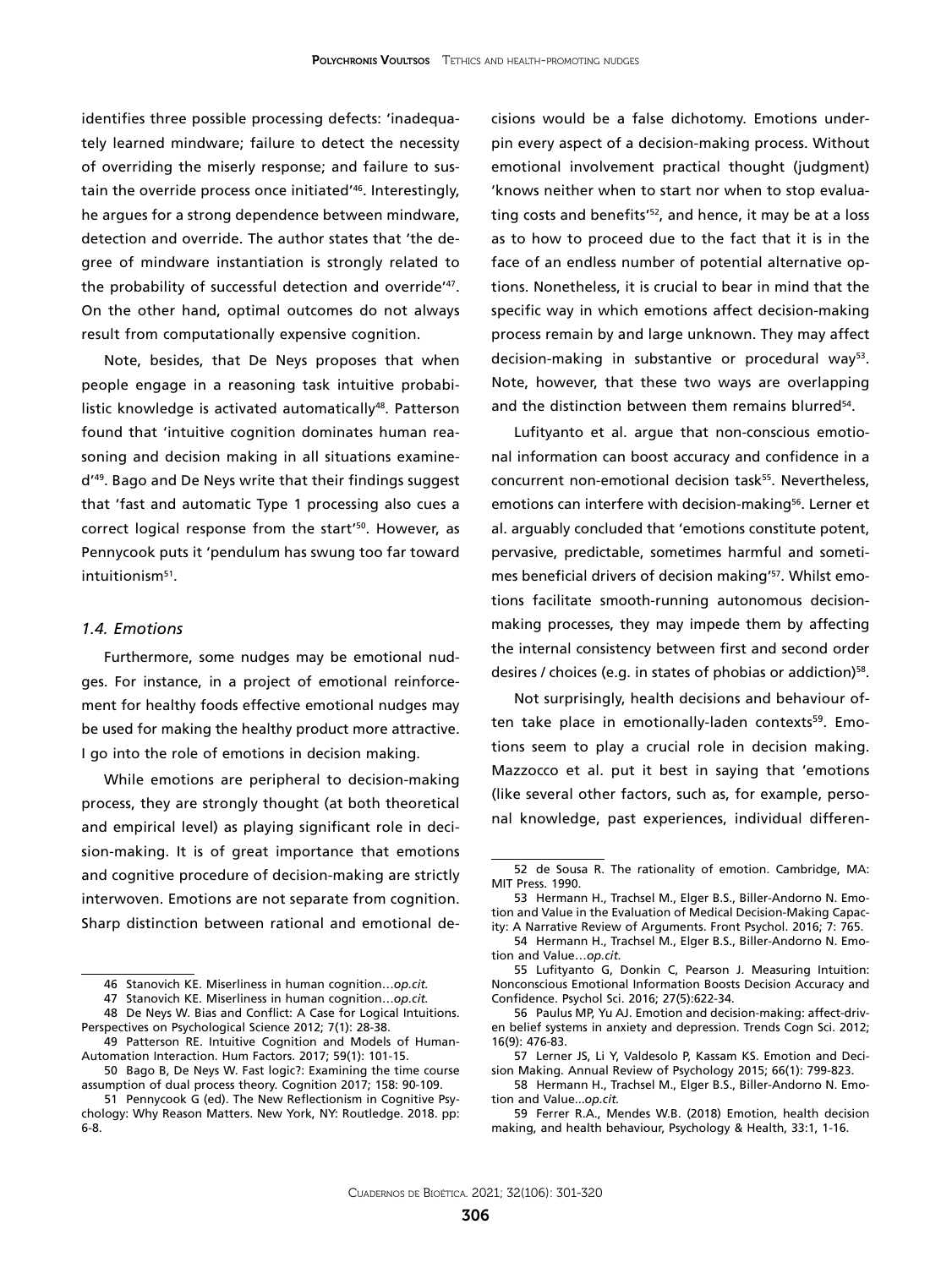ces) seem to influence the way that options and the surrounding information are interpreted and used'<sup>60</sup>.

Emotions may interact with situational factors to improve or degrade health-related decisions<sup>61</sup>. Mazzocco et al. found that 'emotion's intensity level' and 'cognitive appraisal' interact in shaping the decision $62$ . Low and high levels of anxiety and worry tended to have no effect or a hindering effect on cancer-related decision making, respectively<sup>63</sup>. Ferrer and Mendes put it best in writing that 'the relative dearth of research focused on how affective states contribute to and influence health decision-making and behaviour is an important gap in the literature<sup>'64</sup>.

Furthermore, in relation to the role of emotions and intuitions in decision making it is worth mentioning that Reyna et al. state: 'Verbatim representations are encoded in parallel with gist and capture the surface form of information.' 'Gist representations support the fuzzy, parallel, usually unconscious processes of intuition.' Besides, the authors write: '"Emotional gist" is a mental representation that incorporates emotion as part of meaning'<sup>65</sup>.

Conclusion: From the above overview of the relevant literature regarding the role of emotions or automatic human reasoning in decision making we can draw the conclusion that the line of distinction between cognitive and automatic ways of human reasoning remains blurry. Moreover, emotions and cognitive procedure of decision-making are strictly interwoven. At any rate, it is crucial to bear in mind that it is also difficult to separate conscious processes from unconscious processes<sup>66</sup>.

In the next section of this paper, I discuss the ethics of the use of nudges in health decision contexts. For the purposes of this paper the notion 'patient' is broadly understood, namely, in the context of health care where the notion health is conceived in the broad sense of the term (that is to say positively-holistically, so that it can hardly be distinguished from the notion of well-being).

### 2. Discussion

#### *2.1. The ethicality of nudges*

Nudges raise some ethical concerns. At first blush, it is raised the important question whether physician nudging may promote or instead always undermines patient's well-being and autonomy. Nudges*,* such as setting defaults, may 'push' decision-makers to make one choice rather than another through non-argumentative reason-bypassing procedures. That is to say that nudges may undermine an agent's autonomy because they undermine the extent to which an agent's preferences are ones that she has decided upon for herself. For instance, nudges are not ethically problematic if they benefit nudgees by positively affecting their reflective choice making capabilities. However, nudges may be ethically problematic if they work by circumventing nudgee's reflective capabilities<sup>67</sup>. Nudges may induce erosion of agent's deliberative processes<sup>68</sup>, thus employing reason-bypassing nonargumentative influence on autonomous decision-making capacity<sup>69</sup>, especially when conceptualizing autonomy as self-governance<sup>70</sup>. Importantly, it is argued that nudging does not equally corrupt all agents' deliberative functions because it is a matter of agency<sup>71</sup>.

<sup>60</sup> Mazzocco K, Masiero M, Carriero MC, Pravettoni G. [The](https://www.ncbi.nlm.nih.gov/pubmed/31123497)  [role of emotions in cancer patients' decision-making.](https://www.ncbi.nlm.nih.gov/pubmed/31123497) Ecancermedicalscience. 2019; 13: 914.

<sup>61</sup> Ferrer, R., Klein, W., Lerner, J. S., Reyna, V. F., Keltner, D. (in press). Emotions and Health Decision-Making: Extending the Appraisal Tendency Framework to Improve Health and Healthcare. In C. Roberto & I. Kawachi (Eds.), Behavioral economics and public health. New York, NY: Oxford University Press. 2016. pp: 101-133.

<sup>62</sup> Mazzocco K, Masiero M, Carriero MC, Pravettoni G. [The](https://www.ncbi.nlm.nih.gov/pubmed/31123497)  [role of emotions in cancer patients' decision-making.](https://www.ncbi.nlm.nih.gov/pubmed/31123497) Ecancermedicalscience. 2019; 13: 914.

<sup>63</sup> Mazzocco K, Masiero M, Carriero MC, Pravettoni G. [The](https://www.ncbi.nlm.nih.gov/pubmed/31123497)  [role of emotions in cancer patients' decision-making.](https://www.ncbi.nlm.nih.gov/pubmed/31123497) Ecancermedicalscience. 2019; 13: 914.

<sup>64</sup> Ferrer R.A., Mendes W.B. (2018) Emotion, health decision making...*op.cit.*

<sup>65</sup> [Reyna](https://www.ncbi.nlm.nih.gov/pubmed/?term=Reyna VF%5BAuthor%5D&cauthor=true&cauthor_uid=25730718) VF, [Nelson](https://www.ncbi.nlm.nih.gov/pubmed/?term=Nelson WL%5BAuthor%5D&cauthor=true&cauthor_uid=25730718) WL, [Han](https://www.ncbi.nlm.nih.gov/pubmed/?term=Han PK%5BAuthor%5D&cauthor=true&cauthor_uid=25730718) PK, [Pignone](https://www.ncbi.nlm.nih.gov/pubmed/?term=Pignone MP%5BAuthor%5D&cauthor=true&cauthor_uid=25730718) MP. Decision Making and Cancer. [Am Psychol. 2015; 70\(2\): 105–18.](https://www.ncbi.nlm.nih.gov/entrez/eutils/elink.fcgi?dbfrom=pubmed&retmode=ref&cmd=prlinks&id=25730718) 

<sup>66</sup> Pockett S. Consciousness Is a Thing, Not a Process. Appl. Sci. 2017; 7(12): 1248.

<sup>67</sup> Busch J, Madsen EK, Fage-Butler AM, Kjær M, Ledderer L. Dilemmas of nudging in public health: an ethical analysis of a Danish pamphlet. Health Promot Int. 2020 Dec 26:daaa146. doi: 10.1093/heapro/daaa146. Epub ahead of print. PMID: 33367635.

<sup>68</sup> Robichaud P. Getting Degrees of Wrongness Right: Nudges and Value of Agency. Am J Bioeth. 2016; 16(11): 28-30.

<sup>69</sup> MacKay D, Robinson A. The Ethics of Organ Donor Registration Policies: Nudges and Respect for Autonomy. Am J Bioeth. 2016; 16(11): 3-12.

<sup>70</sup> uradzki T, Marchewka K. Organ Donor Registration Policies and the Wrongness of Forcing People to Think of Their Own Death. Am J Bioeth. 2016; 16(11): 35-7.

<sup>71</sup> Robichaud P. Getting Degrees of Wrongness...*op.cit.*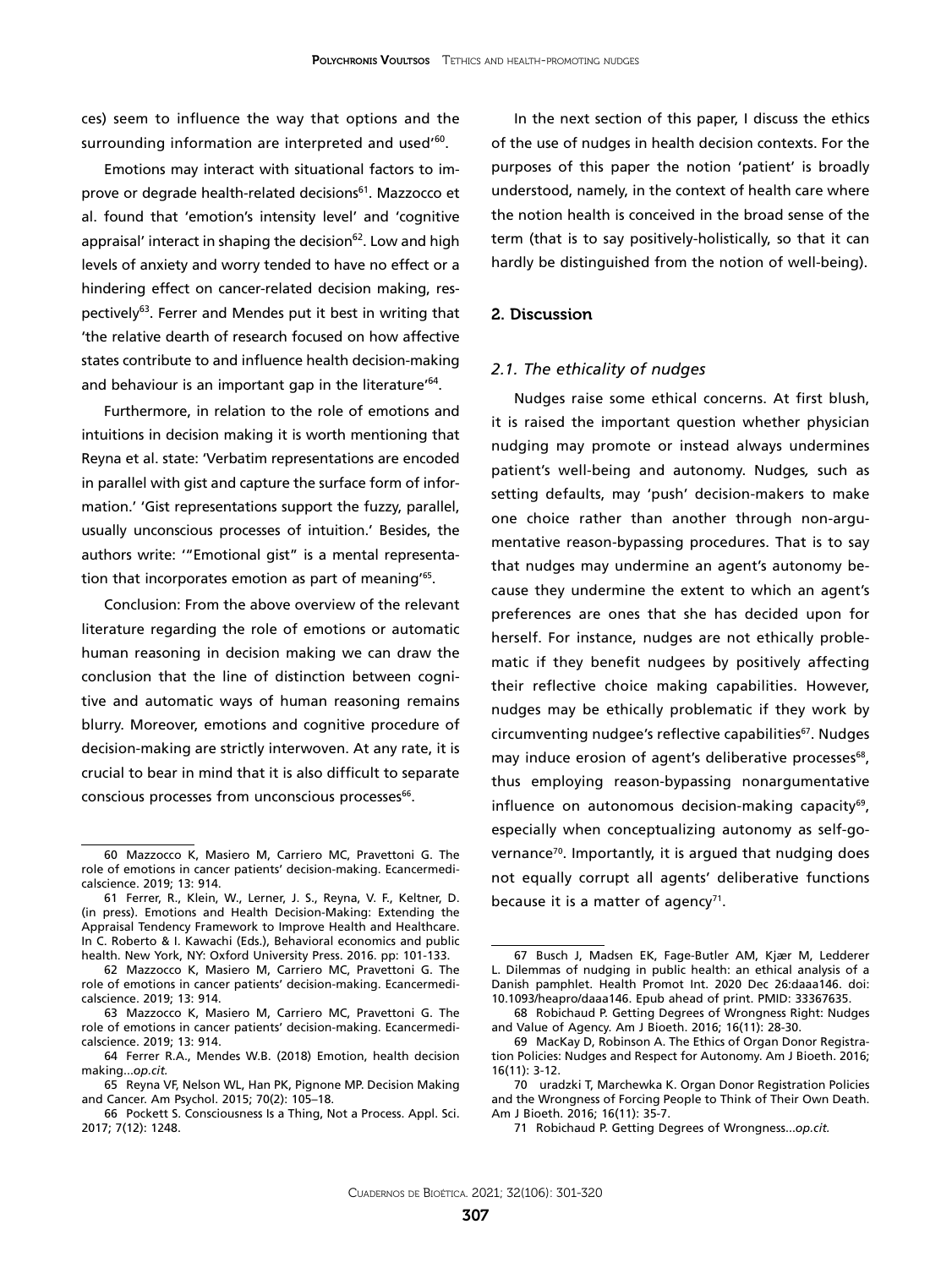Nudges may employ reason-bypassing nonargumentative influence on nudgee's deliberative processes, thus inducing erosion of nudgee's agency. However, the degree to which a particular nudge is problematic due to the fact that it induces erosion of nudgee's agency varies. The degree to which the agent's decision-making is affected by the nudge depends on the way by which the nudge works. The agent may invest much of their (eroded) agency in making a particular decision. However, the decision may remain non autonomous on the majority of the accounts of autonomy. Furthermore, the agency of a patient may be impaired by the disease itself. The conceptualization of (relational) autonomy as a standalone notion is inescapable task when considering the use of nudges in patients' decision-making process. It should be included in any further research into the topic. In connection to this consideration it is to be highlighted that nudges may be used for encouraging or discouraging certain impulsive health-related behaviors. Note, however, that strong impulses may act as impediments of autonomy on any account of it. There may be impulses that are strongly motivated or based on intuition, or even based on conformity-based biases, thus keeping agent's preferences never cultivated and hence, making agent move toward a goal in the conviction that 'doing so is the norm.' As it is presented below, in this paper it is suggested that a degree of deviating from the strict commitment to the principle of autonomy should be accepted in the context of bioethics.

Below, a brief overview of the relevant literature on the topic is presented. Hence, it is important to distinguish between those decision-makers who respond to nudges (nudge-sensitive) and those who do not $72$ . Besides, similar nudges are likely to not equally affect all nudged individuals for a relational reason coined by Niker et al.<sup>73</sup>. The authors provide a new construct, preauthorization. If two individuals, the nudger and the nudged share the same basic type of worldview the

nudge may be perceived as more welcome. The filer that the certain nudged individual applies to information deriving from the certain nudger (whom Niker et al. call preauthorized agent) is relaxed and makes it easier for him to influence the decision-making process of the nudged individual. This assumption highlights the relational dimension of nudging and implicates that the autonomy of the nudged individual should be conceived as relational autonomy, and this is important when considering the ethical plausibility of nudging.

Not surprisingly, nonargumentative influences are all around us. More specifically, in the context of clinical practice there are several unintentional non-rational influences on patients' decision making (which have been regarded by Miyata – Sturm (2019) as 'neglected cousins' of nudges $74$ ) that happen constantly as physicians bump their patients. Such environmental influences may intrude but not restrict a person's autonomy since they may influence but not persuade her<sup>75</sup>. Strong-willed agents are probably more resilient to nonargumentative influences. The will of an agent will plays a crucial role in establishing an individual's autonomy conceived as self-governance. Fischer, who shares this account of autonomy, states that 'the more robust notion of autonomy is inconsistent with weakness of the will.' Note, besides, that in certain contexts 'active choosing and personal agency are essential' and 'certain kinds of losses must occur only after an explicit expression of a person's will'<sup>76</sup>. The strength of an agent's will (conceived as the ability to do otherwise) is a matter of degree. For instance, it may depend on the power of one's motives to which one may become a simple bystander. Importantly, the degree of external impacts on one's agency that are considered ethically acceptable vary considerably and may range across a continuum. In the literature regarding the use of nudges to make better health-affecting decisions it is noticeable that Saghai subtly distinguishes between choices that are 'so fundamental for leading a self-determining life that

<sup>72</sup> Goldin J. Which way to nudge? Uncovering Preferences in the Behavioral Age. Yale Law Journal 2015; 125(1): 226-70.

<sup>73</sup> [Niker F,](https://www.ncbi.nlm.nih.gov/pubmed/?term=Niker F%5BAuthor%5D&cauthor=true&cauthor_uid=30135670) [Reiner PB](https://www.ncbi.nlm.nih.gov/pubmed/?term=Reiner PB%5BAuthor%5D&cauthor=true&cauthor_uid=30135670), [Felsen G.](https://www.ncbi.nlm.nih.gov/pubmed/?term=Felsen G%5BAuthor%5D&cauthor=true&cauthor_uid=30135670) Perceptions of Undue Influence Shed Light on the Folk Conception of Autonomy. [Front Psychol.](https://www.ncbi.nlm.nih.gov/pubmed/?term=niker+2018)  2018; 9: 1400.

<sup>74</sup> [Miyata-Sturm A](https://www.ncbi.nlm.nih.gov/pubmed/?term=Miyata-Sturm A%5BAuthor%5D&cauthor=true&cauthor_uid=30630970). Blameworthy bumping? Investigating nudge's neglected cousin. [J Med Ethics.](https://www.ncbi.nlm.nih.gov/pubmed/?term=miyata+sturm) 2019; 45(4): 257-64.

<sup>75</sup> Sunstein CR. Autonomy by Default. Am J Bioeth. 2016a; 16(11): 1-2.

<sup>76</sup> Sunstein CR. Autonomy...*op.cit.*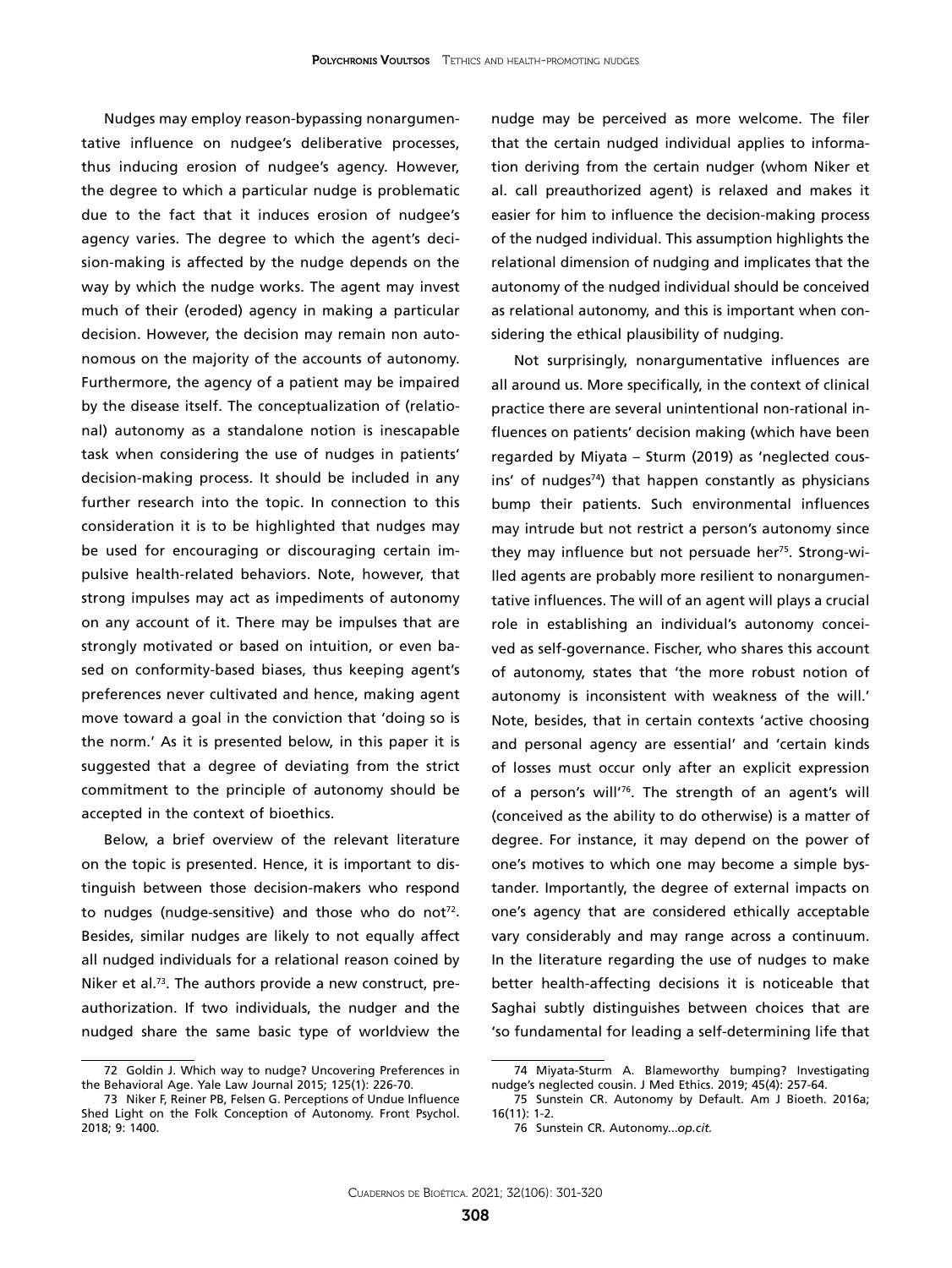they ought to be as fully noncontrolled by others as possible' and those that are not so fundamental for  $it^{77}$ .

During the process of informed consent in the clinical context physicians may knowingly influence patient decision making through means other than argument and reasoning, that is, through 'nudges'78. Physicians may 'try to nudge their patients towards consenting to the option the physician believes best'79. A range of unconventional physician communication instruments ('nudges') may be used to shape patients' voluntary choices in order to lead them to the option the physicians most prefer. Physicians may be influential in getting patients to opt for the option they believe best, thus hindering their ability to make healthcare decisions that are irrational from the perspective of physicians. This involves a kind of medical paternalism. The use of nudges founded in libertarian paternalism is said to be beneficial and necessary for effectively promoting patient's personal autonomy through informed consent<sup>80</sup>. Notwithstanding, it is argued that 'nudging is incompatible with obtaining informed consent<sup>'81</sup> through which personal autonomy of decider is adequately protected. Simkulet argues that 'nudging is incompatible with genuine informed consent, as it violates a physician's obligation to tell their patients the truth, the whole truth, and nothing but the truth during adequate disclosure<sup>'82</sup>. This seems to be a weak argument in the modern context of informed consent where authors shift the focus from information towards the communication and interactive relationships between patients and physicians or other healthcare workers, implicating that more information does not mean better decision<sup>83</sup>. Besides, it is crucial to bear in mind that physician's nudging may not reveal 'indi-

81 Simkulet W. Informed consent…*op.cit.*

fference to how things really are'84 but intention 'to enhance patient understanding at the same time they try to influence patients' choices'<sup>85</sup>.

Who speaks about paternalism should bear in mind that physician nudging is not designed to pass physician's values on to a patient but to serve a patient's best interest which, however, the particular patient may not be able to fully understand or appreciate from their own perspective insofar as they cannot fully understand and appreciate things such as their accurate situation, the exact nature of their illness or the available treatments or the possible risks. Besides, due to inherent human fallibilities some people may overestimate their personal immunity from harm, thus running risks because of unrealistic optimism. These people might be able to benefit from a nudge<sup>86</sup>. Nudges may be regarded as a promising tool to assist patients in preventing cognitive errors, correct their individual biases and thus shifting their decisions to ones more consistent with their best interest. Nudging may be successful to a greater extent compared to other strategies to influence patient's choices. Dual-process theories may enable us to design nudging strategies. Nudges<sup>87</sup> and other strategies based on dual-process theories<sup>88</sup> may be used to correct individual biases and assist patients in navigating their own decision-making processes, preventing cognitive errors or correcting their individual biases, and finally making decisions that are aligned with their true values, beliefs, goals and preferences. In the context of economics it has been argued that little nudge may lead to better decisions<sup>89</sup>. Beshears et al. argue that simple changes to defaults can tackle people's failures and hence, can

<sup>77</sup> Saghai Y. Salvaging the concept…*op.cit.*

<sup>78</sup> Simkulet W. Nudging, informed consent and bullshit.J Med Ethics 2018; 44(8): 536-42.

<sup>79</sup> Simkulet W. Nudging, informed consent…*op.cit.*

<sup>80</sup> Ploug T, Holm S. Doctors, Patients, and Nudging in the Clinical Context--Four Views on Nudging and Informed Consent. Am J Bioeth. 2015; 15(10): 28-38.

<sup>82</sup> Simkulet W. Informed consent…*op.cit.*

<sup>83</sup> Milligan E, Jones J. Rethinking Autonomy and Consent in Healthcare Ethics. In: Clark P.A. (Ed.) Bioethics - Medical, Ethical and Legal Perspectives. London: Intech Open; 2016. pp: 21-38.

<sup>84</sup> Frankfurt HG. On Bullshit. Princeton: Princeton University Press. 2005.; Frankfurt HG. On Truth. N. York: Knopf. pp: 15-35. 2006. 85 Blumenthal-Barby JS, Ubel PA. Truth be told: not all nudg-

ing is bullshit. J Med Ethics 2018; 44(8): 547.

<sup>86</sup> Thaler R.H., Sunstein C.R. Nudge: Improving Decisions... *op.cit.*

<sup>87</sup> [Blumenthal-Barby JS](https://www.ncbi.nlm.nih.gov/pubmed/?term=Blumenthal-Barby JS%5BAuthor%5D&cauthor=true&cauthor_uid=23381523), [Cantor SB](https://www.ncbi.nlm.nih.gov/pubmed/?term=Cantor SB%5BAuthor%5D&cauthor=true&cauthor_uid=23381523), [Russell HV](https://www.ncbi.nlm.nih.gov/pubmed/?term=Russell HV%5BAuthor%5D&cauthor=true&cauthor_uid=23381523), [Naik AD,](https://www.ncbi.nlm.nih.gov/pubmed/?term=Naik AD%5BAuthor%5D&cauthor=true&cauthor_uid=23381523) [Volk](https://www.ncbi.nlm.nih.gov/pubmed/?term=Volk RJ%5BAuthor%5D&cauthor=true&cauthor_uid=23381523) [RJ](https://www.ncbi.nlm.nih.gov/pubmed/?term=Volk RJ%5BAuthor%5D&cauthor=true&cauthor_uid=23381523). Decision aids: when 'nudging' patients to make a particular choice is more ethical than balanced, nondirective content. [Health](https://www.ncbi.nlm.nih.gov/pubmed/23381523) [Aff \(Millwood\).](https://www.ncbi.nlm.nih.gov/pubmed/23381523) 2013; 32(2):303-10.

<sup>88</sup> Evans JS, Stanovich KE. [Dual-Process Theories of Higher](https://www.ncbi.nlm.nih.gov/pubmed/26172965) [Cognition: Advancing the Debate..](https://www.ncbi.nlm.nih.gov/pubmed/26172965).*op.cit.*; Stanovich KE. Miserliness in human cognition…*op.cit.*

<sup>89</sup> Thaler R.H., Sunstein C.R. Nudge: Improving Decisions… *op.cit.*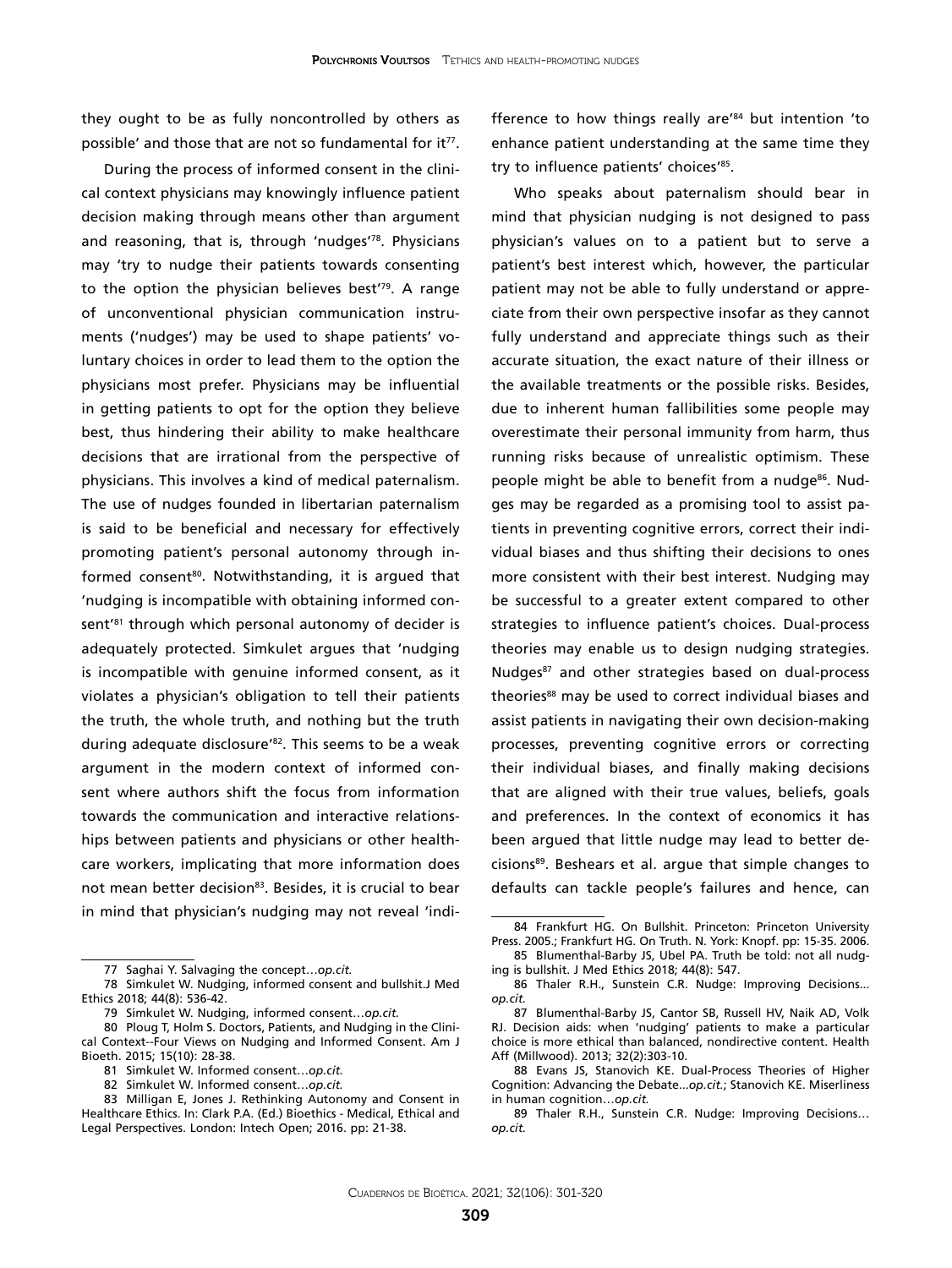dramatically improve their decisions<sup>90</sup>. Communication strategies and communication nudges might be used in the context of informed consent, aiming at activating and empowering a patient who is engaged in a shared medical decision making, thus helping them become fully engaged in their own decision<sup>91</sup>. Managing the alignment between a patient's decision and their true values, preferences, emotions and goals is something that apparently serves their best interest. Hence, the use of nudges in this perspective is not only desirable, but also ethical and publicly acceptable.

Avitzour writes that physicians and patients may consider the nudging towards 'healthy behavior and better health-related choices' from different point of view92. This may weaken the argument that nudging can be used in making healthful choices easier and unhealthful choices more difficult. Besides, it may suggest limitations for using nudges in medical decisions. Fridman et al. explored the perspectives of key stakeholders (in medical decision making context) on using communication nudges in physician-patient relationships. They conducted an experimental study among non-clinicians and resident-physicians<sup>93</sup>. They found that these stakeholders support 'the use of nudges by physicians to promote choices that are intended to serve patients' best interest,' even in complex, end-of-life decision making where there is a less clear 'best choice' for patients<sup>94</sup>. The authors conclude that further research is needed to explore stakeholders' perspectives when nudges are 'applied to actual clinical settings and examine the effects of nudges on choices and patient outcome'95.

Moreover, as Helfrich et al. argue, dual-process theories of human reasoning may enable us to design strategies to 'de-implement ineffective and harmful clinical practices' and 'avoid the unintended consequence of psychological reactance'96. The authors state: 'We will need to consider how 'de-implementation strategies at different levels can be designed synergistically with unlearning and/or substitution strategies'<sup>97</sup>.

Nudging may be used in promoting healthier choices. Further research is needed with regard to understanding the use nudging in making healthful choices easier and unhealthy ones more difficult<sup>98</sup>. Friis at al. provide such a study by comparing three nudge interventions (priming, default option and perceived variety) to promote healthier eating behavior<sup>99</sup>.

Physician's nudging can be viewed as ethically plausible for the sake of the patient's beneficence, provided that in the context of modern medical ethics the principle of beneficence (and solidarity) has been enhanced, especially when the relation between the individual and the community is highlighted (i.e. when a communitarian approach is adopted). It is worth noting that in modern bio-medical ethics the predominant role of the principle of autonomy tends to be somehow in decline due to the fact that it has been realized that excessive (perhaps obsessive) commitment to autonomy hinders healers' ability to benefit their patients and researchers' ability to promote beneficence in terms of finding new medicaments.

The use of nudges gives rise not only to ethical, but also to policy concerns. It may be seen as manipulative or giving the state or technocrats an opportunity for

<sup>90</sup> [Beshears J,](https://www.ncbi.nlm.nih.gov/pubmed/?term=Beshears J%5BAuthor%5D&cauthor=true&cauthor_uid=24761048) [Choi JJ,](https://www.ncbi.nlm.nih.gov/pubmed/?term=Choi JJ%5BAuthor%5D&cauthor=true&cauthor_uid=24761048) [Laibson D](https://www.ncbi.nlm.nih.gov/pubmed/?term=Laibson D%5BAuthor%5D&cauthor=true&cauthor_uid=24761048), [Madrian BC.](https://www.ncbi.nlm.nih.gov/pubmed/?term=Madrian BC%5BAuthor%5D&cauthor=true&cauthor_uid=24761048) How Are Preferences Revealed? [J Public Econ.](https://www.ncbi.nlm.nih.gov/pubmed/?term=Beshears%2C+Choi%2C+Laisbon+and+Madrian+2008) 2008; 92(8-9): 1787-94.

<sup>91</sup> Ubel PA, Scherr KA, Fagerlin A. Empowerment Failure: How Shortcomings in Physician Communication Unwittingly Undermine Patient Autonomy. Am J Bioeth. 2017; 17(11): 31-9.

<sup>92</sup> Avitzour D, Barnea R, Avitzour E, Cohen H, Nissan-Rozen I. [Nudging in the clinic: the ethical implications of differences in doc](https://www.ncbi.nlm.nih.gov/pubmed/30361259)[tors' and patients' point of view.](https://www.ncbi.nlm.nih.gov/pubmed/30361259) J Med Ethics. 2019; 45(3):183-9.

<sup>93</sup> [Fridman I](https://www.ncbi.nlm.nih.gov/pubmed/?term=Fridman I%5BAuthor%5D&cauthor=true&cauthor_uid=30231040), [Hart JL](https://www.ncbi.nlm.nih.gov/pubmed/?term=Hart JL%5BAuthor%5D&cauthor=true&cauthor_uid=30231040), [Yadav KN,](https://www.ncbi.nlm.nih.gov/pubmed/?term=Yadav KN%5BAuthor%5D&cauthor=true&cauthor_uid=30231040) [Higgins ET.](https://www.ncbi.nlm.nih.gov/pubmed/?term=Higgins ET%5BAuthor%5D&cauthor=true&cauthor_uid=30231040) Perspectives on using decision-making nudges in physician-patient communications. [PLoS One.](https://www.ncbi.nlm.nih.gov/pubmed/?term=fridman+nudge) 2018; 13(9): e0202874.

<sup>94</sup> [Fridman I](https://www.ncbi.nlm.nih.gov/pubmed/?term=Fridman I%5BAuthor%5D&cauthor=true&cauthor_uid=30231040), [Hart JL](https://www.ncbi.nlm.nih.gov/pubmed/?term=Hart JL%5BAuthor%5D&cauthor=true&cauthor_uid=30231040), [Yadav KN,](https://www.ncbi.nlm.nih.gov/pubmed/?term=Yadav KN%5BAuthor%5D&cauthor=true&cauthor_uid=30231040) [Higgins ET.](https://www.ncbi.nlm.nih.gov/pubmed/?term=Higgins ET%5BAuthor%5D&cauthor=true&cauthor_uid=30231040) Perspectives on using decision-making nudges…*op.cit.*

<sup>95</sup> [Fridman I](https://www.ncbi.nlm.nih.gov/pubmed/?term=Fridman I%5BAuthor%5D&cauthor=true&cauthor_uid=30231040), [Hart JL](https://www.ncbi.nlm.nih.gov/pubmed/?term=Hart JL%5BAuthor%5D&cauthor=true&cauthor_uid=30231040), [Yadav KN,](https://www.ncbi.nlm.nih.gov/pubmed/?term=Yadav KN%5BAuthor%5D&cauthor=true&cauthor_uid=30231040) [Higgins ET.](https://www.ncbi.nlm.nih.gov/pubmed/?term=Higgins ET%5BAuthor%5D&cauthor=true&cauthor_uid=30231040) Perspectives on using decision-making nudges…*op.cit.*

<sup>96</sup> Helfrich CD, Rose AJ, Hartmann CW, van Bodegom-Vos L, Graham ID, Wood SJ, et al. How the dual process model of human cognition can inform efforts to de-implement ineffective and harmful clinical practices: A preliminary model of unlearning and substitution. J Eval Clin Pract. 2018;24(1):198-205.

<sup>97</sup> Helfrich CD, Rose AJ, Hartmann CW, van Bodegom-Vos L, Graham ID, Wood SJ, et al. How the dual process model of human cognition...*op.cit.*

<sup>98</sup> Hansen PG, Skov LR, Skov KL. [Making Healthy Choices Easi](https://www.ncbi.nlm.nih.gov/pubmed/26735430)er…*[op.cit.](https://www.ncbi.nlm.nih.gov/pubmed/26735430)*

<sup>99</sup> [Friis R,](https://www.ncbi.nlm.nih.gov/pubmed/?term=Friis R%5BAuthor%5D&cauthor=true&cauthor_uid=28562678) [Skov LR,](https://www.ncbi.nlm.nih.gov/pubmed/?term=Skov LR%5BAuthor%5D&cauthor=true&cauthor_uid=28562678) [Olsen A,](https://www.ncbi.nlm.nih.gov/pubmed/?term=Olsen A%5BAuthor%5D&cauthor=true&cauthor_uid=28562678) [Appleton KM,](https://www.ncbi.nlm.nih.gov/pubmed/?term=Appleton KM%5BAuthor%5D&cauthor=true&cauthor_uid=28562678) [Saulais L](https://www.ncbi.nlm.nih.gov/pubmed/?term=Saulais L%5BAuthor%5D&cauthor=true&cauthor_uid=28562678), [Dinnella C](https://www.ncbi.nlm.nih.gov/pubmed/?term=Dinnella C%5BAuthor%5D&cauthor=true&cauthor_uid=28562678), et al. Comparison of three nudge interventions (priming, default option, and perceived variety) to promote vegetable consumption in a self-service buffet setting. [PLoS One.](https://www.ncbi.nlm.nih.gov/pubmed/28562678) 2017 May 31;12(5):e0176028. doi: 10.1371/journal.pone.0176028. eCollection 2017.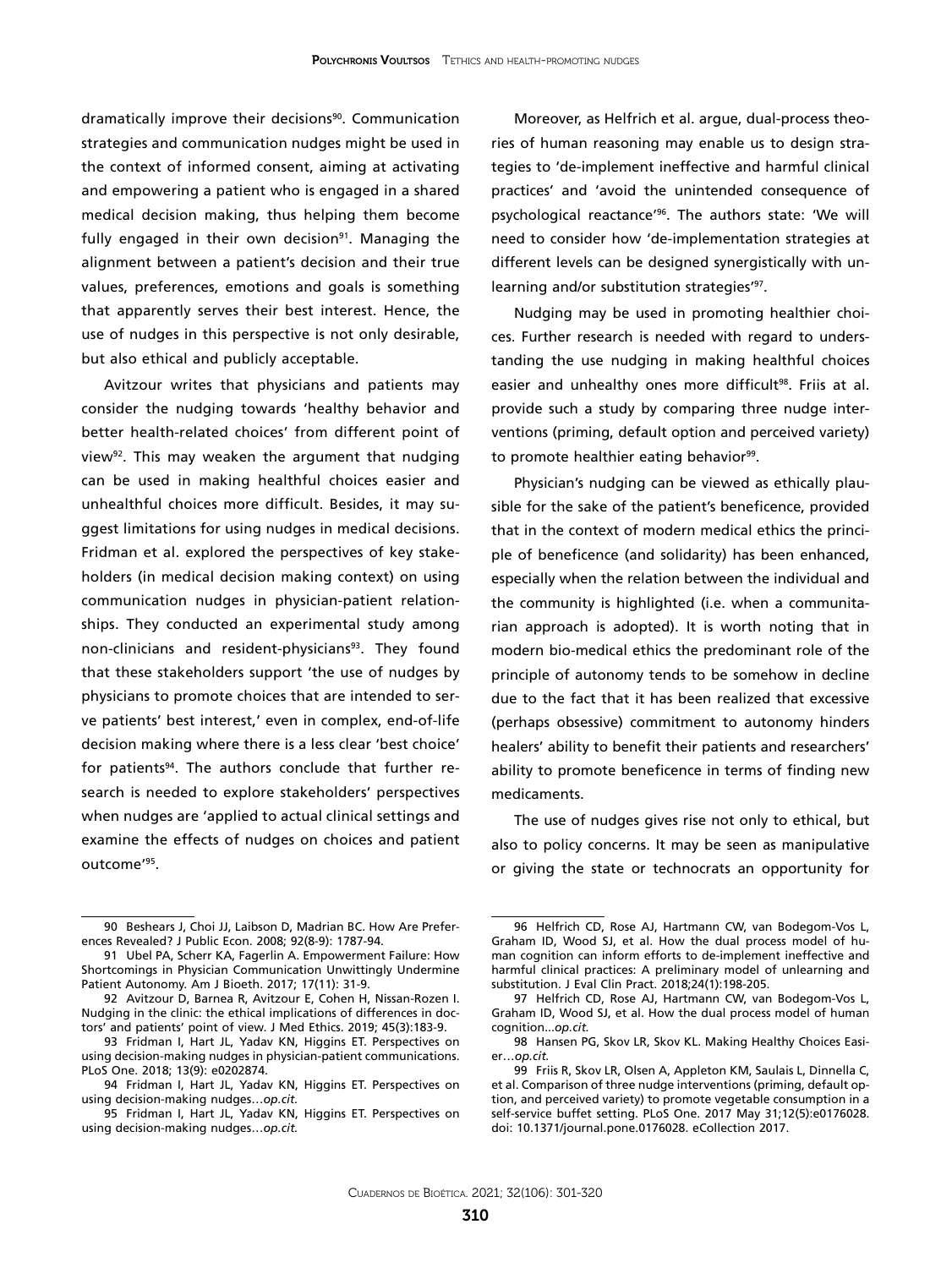exercising more invisible power or abuse of power, respectively<sup>100</sup>. Note, however, that the use of tools such as nudges may aim not only to yield patient benefit (in the nudged individual's best interest, i.e. in the contexts of a shared medical decision making or creating behavioral changes such as making healthful choices easier and unhealthy choices more difficult), but also to yield public health benefit (thus serving the idea of solidarity and common good i.e. in the contexts of organ donor registration or donation of biological material to research bio-banks). For instance, in the context of the opt-out system where the intended change of behavior does aim to yield public health benefit, the use of nudges should aim at affecting organ donor registration rates. Nudges might correct individual bias (i.e. status quo, conformity-based or loss aversion biases) and prevent cognitive errors (bias-based or not) that (in some categories of potential donors as anticipated above) disrespect a potential organ donor's autonomy. However, these nudges should be respectful of nudged peoples' autonomy to the greatest possible extent. Public health ethics requires balancing protection for individual autonomy against the public good. Note, however, that MacKay and Robinson arguably state that 'the use of nudges in this context is morally problematic. It is disrespectful of people's autonomy to take advantage of their cognitive biases since doing so involves bypassing, not engaging, their rational capacities'101. In this respect, I suggest that nudges which according to the conceptual framework coined by Hansen, Skov and Skov (2016)<sup>102</sup> are (to a great extent or fully) transparent and reflective might be used without interfering with the engagement of the nudged individual's rational capacities. Engelen proposed ethical criteria for health-promoting nudges according to which in case-by-case analysis nudges are more legitimate the more a) endorsed and consented by nudgees, b) based on people's reflective preferences, c)

easily resistible, as well as d) the more nudgees actually value health, and e) the bigger the health benefits they predictably generate<sup>103</sup>. The author of this paper proposes that in case of other-regarding health-promoting nudges, the following criteria should join the aforementioned Engelen's criteria: nudges are more legitimate the more reflective and nontransparent they are. As to nudges which along the continuum represented by the aforementioned conceptual framework offered by Hansen, Skov and Skov (2016)<sup>104</sup> are not situated close to its extremes 'reflective' and 'transparent', a case-bycase investigation is needed for assessing the efficacy and ethicality of the use of these nudges. However, this suggestion may not be beyond question, for the following reasons. It is argued that people believe that if conscious processing is involved the resulting decisions reflect the decider's own agency and hence, these decisions are more authentic $105$ . However this is not always the case. For instance, when people want help or are aware that they were suffering from a problem of selfcontrol, they may be equally favorable to conscious and unconscious ways of reasoning<sup>106</sup>. As Bijksterhuis et al. put it, 'contrary to conventional wisdom, it is not always advantageous to engage in thorough conscious deliberation before choosing<sup>1107</sup>. In light of this assumption and given the truth of the above exhibited assumption that automatic or unconscious reasoning may result in right decisions, the ethical acceptability of the use of nontransparent and intuitively working nudges (of which the nudged individual is not aware) aiming to yield public health benefit cannot be ruled out.

Moreover, it should be highlighted the use of other strategies aiming at sharpening potential donors' rational capacities, i.e. enhancing the algorithmic mind that

<sup>100</sup> Hansen PG, Skov LR, Skov KL. [Making Healthy Choices Easi](https://www.ncbi.nlm.nih.gov/pubmed/26735430)er…*[op.cit.](https://www.ncbi.nlm.nih.gov/pubmed/26735430)* 

<sup>101</sup> MacKay D, Robinson A. The Ethics of Organ Donor Registration Policies: Nudges and Respect for Autonomy. Am J Bioeth. 2016; 16(11): 3-12.

<sup>102</sup> Hansen PG, Skov LR, Skov KL. [Making Healthy Choices Easi](https://www.ncbi.nlm.nih.gov/pubmed/26735430)er…*[op.cit.](https://www.ncbi.nlm.nih.gov/pubmed/26735430)* 

<sup>103</sup> Engelen B. Ethical Criteria for Health-Promoting Nudges: A Case-by-Case Analysis, The American Journal of Bioethics 2019; 19(5): 48-59.

<sup>104</sup> Hansen PG, Skov LR, Skov KL. [Making Healthy Choices Easi](https://www.ncbi.nlm.nih.gov/pubmed/26735430)[er…](https://www.ncbi.nlm.nih.gov/pubmed/26735430)*op.cit.*

<sup>105</sup> Felsen G, Castelo N, Reiner PB. Decisional enhancement and autonomy: Public attitudes towards overt andcovert nudges. Judgment and Decision Making 2013; 8(3): 202–13.

<sup>106</sup> Sunstein CR. The Ethics of Influence: Government in the Age of Behavioral Science. Cambridge University Press. 2016 b. pp: 144.

<sup>107</sup> Bijksterhuis A., Bos M.W., Nordgren L.F., van Baaren R.B. On making the right choice…*op.cit.*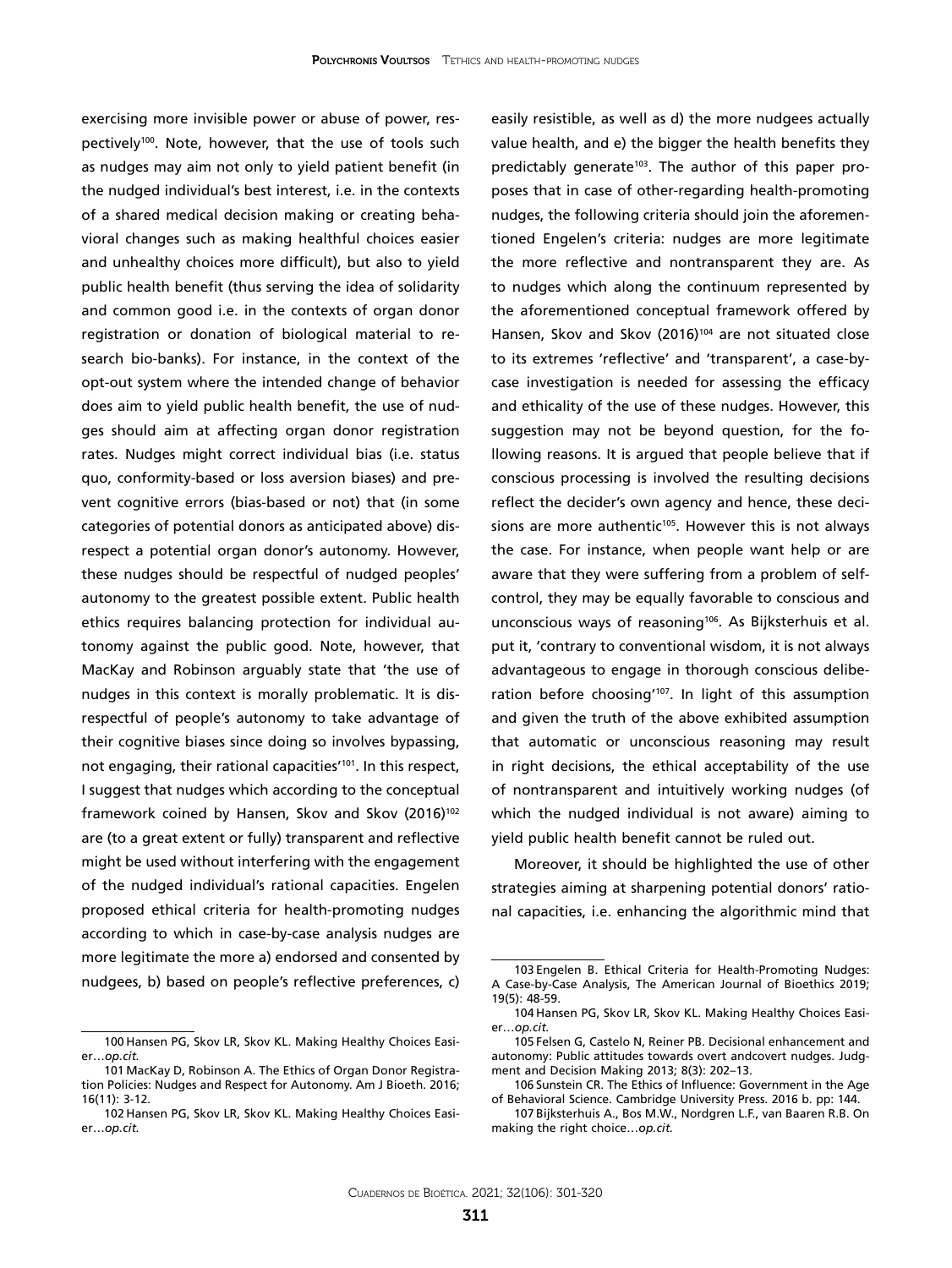plays crucial role in correcting biases and cognitive errors according to the dual-proccess theories model provided by both Evans and Stanovich (2013)<sup>108</sup> and Stanovich (2018)109, and raise awareness of their motivations that may give rise to cognitive errors such as motivated reasoning that perpetuates biases or cognitive decoupling.

Nevertheless, the line of distinction between beneficial and consent-invalidating nudging is blurry. At any rate, it is true that the defense of nudges is less than perfect. Claims such as the following: our choices are always being influenced by our environment and nudges do not limit the set of choices of a nudged individual are valid<sup>110</sup>, but do not rule out that the agency of a nudged individual may be unacceptably impaired by nudges. As Hansen et al. write in the context of registering for organ donation, while an opt-out system might facilitate the registration of those individuals who want to be registered (their status quo bias may move them towards becoming potential donors), it might negatively affect those who are not willing (their status quo bias may deter them from declaring their preference)<sup>111</sup>.

#### *2.2. A conceptual framework for nudges*

Interestingly, Hansen et al. provide a conceptual framework for assessing the ethical acceptability of nudges<sup>112</sup>. They start from the consideration that nudges target both reflective choices and 'automatic kinds of behavior' and, hence, their implications to the individuals targeted by nudges vary considerably. The authors provide a conceptual framework to classify the types of nudges by combining two continuums: the one ranging from transparent to nontransparent (regarding 'manipulation') and the other ranging from reflective to automatic (regarding 'ascribed responsibility'). Importantly, the authors highlight that the assumption that 'nudges work best in the dark' is not true. They arguably state

that transparency 'may operate as an ethical filter' since it allows targeted individuals to check the alignment between the nudge and their best interest.

### *2.3. Reconsidering the autonomy of the person who is nudged*

As is the case with several types of environmental influences on people's autonomy, nudging may or may not qualify as impediment to the current autonomy of the person who is nudged, on any account of it. From the perspective of the individualistic concepts of autonomy (namely, the post-Kant ones), that is to say that nudging may invalidate a person's autonomy when the authenticity and/or independence of the particular person is limited beyond a certain extent. This varies by the account of autonomy and the distinct mechanism by which a particular nudge affects the decision making process. In the author's opinion, the following considerations undergird the ethicality of nudges in making better health decisions:

In modern medical ethics it is time to reconsider the 'triumph' of autonomy, namely, the central and dominant position that autonomy has been holding over the last decades in the context of medical ethics. The belief that patient's autonomy reflects his or her independency and authenticity in reality is an illusion. A patient has limited or very limited medical knowledge, is under several types of environmental influences as well as a state of stress and anxiety and perhaps a state of unhomelike-being-in-the-world (from a phenomenological viewpoint)<sup>113</sup>. Hence, a patient can understand and appreciate only a part of the information provided in a short timeframe. Furthermore, in the clinical context a patient rarely is provided with adequate, concise, clear and unbiased information. Besides, a patient rarely becomes fully (with his or her values, emotions, preferences and beliefs) engaged in the decision-making procedure that regards his or her treatment<sup>114</sup>. The assump-

<sup>108</sup> Evans JS, Stanovich KE. [Dual-Process Theories of Higher](https://www.ncbi.nlm.nih.gov/pubmed/26172965)  [Cognition: Advancing the Debate.](https://www.ncbi.nlm.nih.gov/pubmed/26172965)..*op.cit.*

<sup>109</sup> Stanovich KE. Miserliness in human cognition…*op.cit.*

<sup>110</sup> Thaler R.H., Sunstein C.R. Nudge: Improving Decisions... *op.cit.*

<sup>111</sup> Hansen PG, Skov LR, Skov KL. [Making Healthy Choices Easi](https://www.ncbi.nlm.nih.gov/pubmed/26735430)[er..](https://www.ncbi.nlm.nih.gov/pubmed/26735430).*op.cit.*

<sup>112</sup> Hansen PG, Skov LR, Skov KL. [Making Healthy Choices Easi](https://www.ncbi.nlm.nih.gov/pubmed/26735430)er…*[op.cit.](https://www.ncbi.nlm.nih.gov/pubmed/26735430)* 

<sup>113</sup> [Svenaeus F.](https://www.ncbi.nlm.nih.gov/pubmed/?term=Svenaeus F%5BAuthor%5D&cauthor=true&cauthor_uid=21107913) Illness as unhomelike being-in-the-world: Heidegger and the phenomenology of medicine. [Med Health Care](https://www.ncbi.nlm.nih.gov/pubmed/21107913) [Philos.](https://www.ncbi.nlm.nih.gov/pubmed/21107913) 2011; 14(3): 333-43.

<sup>114</sup> Ubel PA, Scherr KA, Fagerlin A. Empowerment Failure... *op.cit.*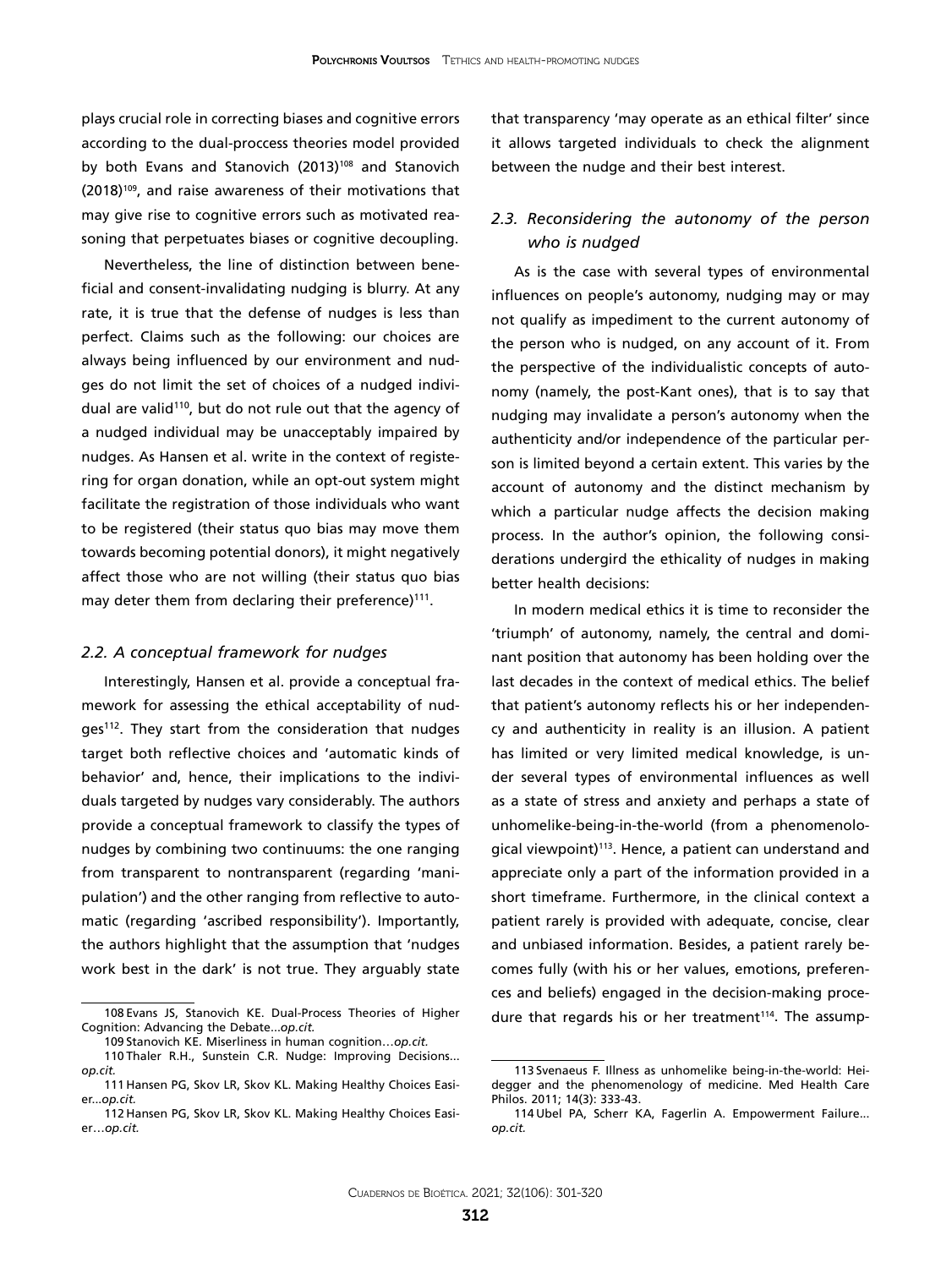tion that patient's autonomy keeps a check on medical (professional) authority is an illusion<sup>115</sup>. Moreover, the strict adherence to patient's autonomy undermines primarily the trust between patient and physicians, which is necessary for good medical practice<sup>116</sup>. Besides, it undermines the trust between patient and healthcare system, health providers' professional associations and the state. Moreover, it exculpates the state, healthcare system, health providers and society by passing on the ultimate responsibility onto patients. Already, in the context of modern bioethics there is a tendency of deviating from the strict commitment to the rule of informed consent for the sake of beneficence, solidarity and public health interest (i.e. opt out system for organ donation, donor's broad consent to secondary and initially unforeseeable research with his or her biospecimen and data in the context of research biobanks). Moreover, it seems reasonable that some authors shift the focus from the consent that is informed to the greatest extent possible towards the interaction and communication, which is highlighted as the central notion in the relationship between health providers and patient<sup>117</sup>. Autonomy should not be conceptualized either as an instrument serving the purposes of a 'consumerist' (I borrow this description from O'Neill) world (where autonomy is conceptualized in a minimalist way as being almost identical to formalistic informed consent), or as an individualistic concept (conceived in an ideal philosophical way) of perfect independence and authenticity which, however, in the real world is an utopia. In the real context of clinical ethics where the principles of beneficence, solidarity, responsibility and trustworthiness are highlighted, the ultimate rationale for showing respect for patient's (as anyone's other than a patient) autonomy is primarily to promote his or her well-being which may be regarded as identical to the concept of health (broadly, namely, holistically and positively understood). A context of me-

dical ethics that places clear and considerable emphasis on the principle of beneficence ought to enhance vulnerable patients' capacity for making better treatment decisions even if this entails a degree of deviation from the rule of autonomy (rigorously understood). There are some examples drawn from clinical ethics where (under the particular circumstances) the specific weight of the principle of beneficence is greater than the specific weight of the principle of beneficence. For instance, this is the case in the context of informed consent where the provided information is not 'full' but 'adequate', thus serving the purpose of patient's best interest (healthrelated benefit). Moreover, this is the case with the use of nudges for making better health decisions, when a) the anticipated health benefit is incontestable and the patient's best interest is clear, b) the role of autonomy in clinical ethics has been acceptably reconsidered, and c) it is practically extremely difficult (for reasons anticipated above) to determine whether or not the nudgee's agency will be eroded by the particular nudge. It would be a serious violation of patient rights to deny the use of beneficial nudges in clinical contexts for the sake of the triumph of autonomy (individualistically understood) in bioethics. Further empirical and analytical research is needed to explore whether O'Neil (2002)<sup>118</sup> put it best in saying that non individualistic Kantian autonomy would greatly increase trust in the relationships between patient and physicians (micro-level), institutions (mesolevel) and government policy makers (macro-level). Indeed, it is likely that in a democracy institutions and government policy makers deserve greater trust.

### *2.4. Patients are particularly vulnerable when making treatment decision*

Patients need help in making decisions about their medical treatment. Patients are individuals that are likely to be constrained from becoming fully engaged in their own decision-making with regard to their medical treatments and from making decisions that are in line with their best interest. Their power over their

<sup>115</sup> O'Neill O. Autonomy and Trust in Bioethics. Cambridge: Cambridge University Press. 2002.

<sup>116</sup> O'Neill O. Autonomy and Trust in Bioethics. Cambridge: Cambridge University Press. 2002.

<sup>117</sup> Milligan E, Jones J. Rethinking Autonomy and Consent in Healthcare Ethics. In: Clark P.A. (Ed.) Bioethics - Medical, Ethical and Legal Perspectives. London: Intech Open; 2016. pp: 21-38.

<sup>118</sup> O'Neill O. Autonomy and Trust in Bioethics. Cambridge: Cambridge University Press. 2002.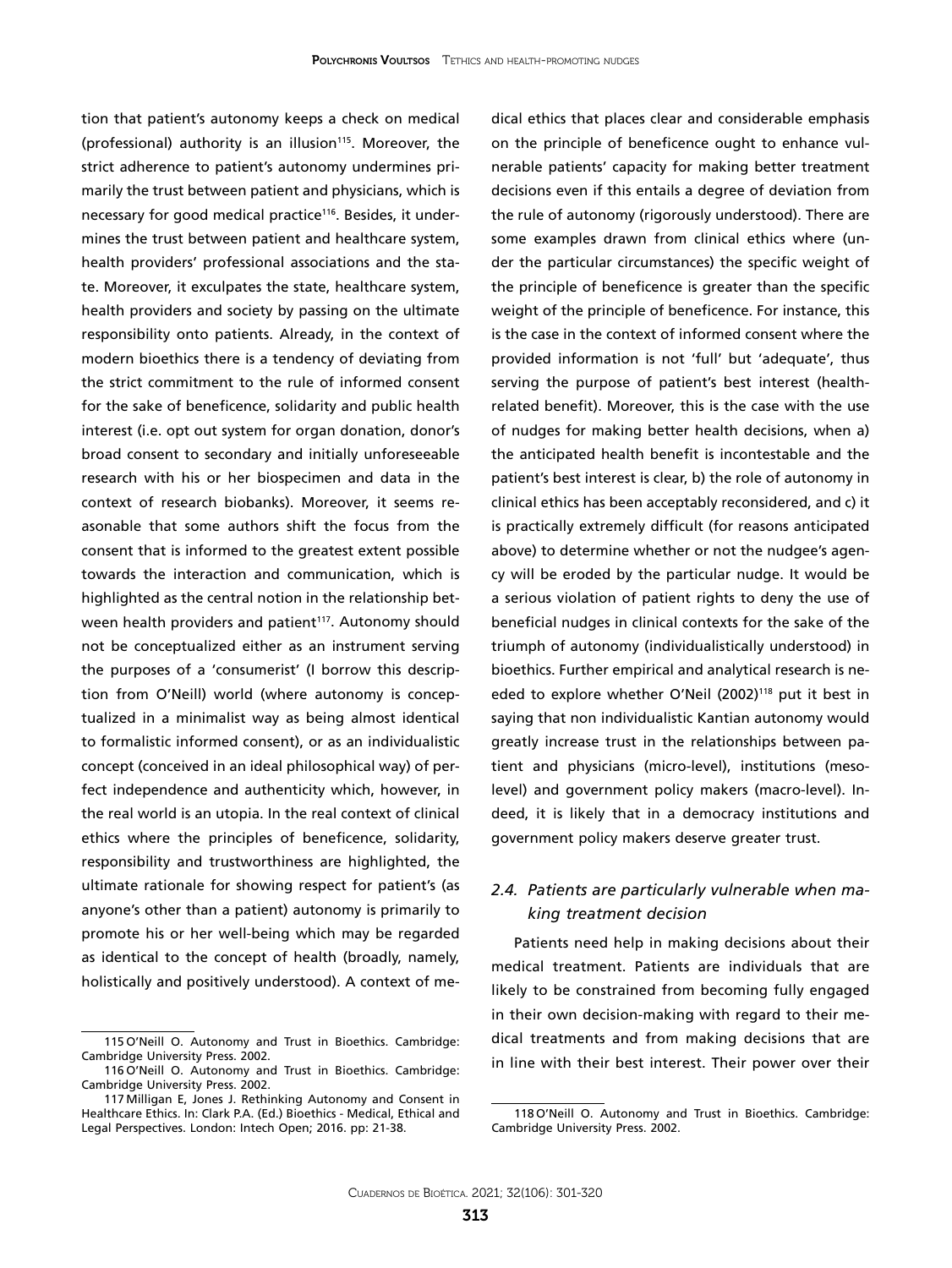thoughts as well as their ability to correct their individual biases and prevent their cognitive errors may be impaired due to a number of distinct factors, situational or not.

Often a patient engaged in shared decision-making has to balance burdens and benefits under uncertainty and stress<sup>119</sup> i.e. in case of a recent diagnosis of cancer. It is arguably stated that high levels of anxiety and worry may be factors hindering effective decision making in the context of oncology<sup>120</sup>. Requarth states: 'The patient's frailty, delirium and/or dementia, and end-of-life concerns and expectations can make informed consent a difficult task'121. Seriously ill patients are most likely to be put under the 'cognitive burden' of making choices between options going along with overwhelming information which cannot fully understand and process appropriately. Besides, a patient may have to cope with strong negative emotions in case of unavailable options of radical treatment. These conditions may take up the brain bandwidth of a patient, thus limiting it severely. Note, besides, that the state of illness itself is an unfamiliar to patient event<sup>122</sup> that causes worry, anxiety and intrusive negative thoughts, thereby taking up cognitive and evaluative bandwidth (thus severely limiting it) that allows patients to reason and keep focusing throughout the decision-making process on their pattern of values that are closely allied to their identity. It is to be stressed that when a patient has to make a complex and difficult decision may be in continuous decision making that may send his or her mind into mind fatigue, thus hindering his or her overall cognitive functions.

Jecker and Ko put it best in saying that 'a person's power over their thoughts' may be thought of as falling along a continuum in the between 'the ordinary authority people exercise' and the 'internal and external constraints' that adversely affect such authority<sup>123</sup>. Patients diagnosed with a medical problem that requires very expensive treatment who live in a country with an investor-owned healthcare system may be forced to choose between their financial status and their health. When an individual is forced to do something, he or she is less able to exert self-control because of depletion of his or her cognitive resources (ego depletion effect). Interestingly, it is argued for a domain-specific conception of the ego depletion effect, which however, is strongly affected by individual differences<sup>124</sup>. In addition, time and costs constraints limit the quality and quantity of the information that is available to us (Simon's, bounded rationality)125. Time and cost constraints may be inescapable for a patient in the context of 'for-profit' healthcare systems. In that connection, it must be noted that Chugh and Bazerman suggest that people fail to notice obvious and important information that is available to them126. Besides, there is small amount of information in our usable memory.

In terms of dual-process theories, illness may weaken the Type-2 processing of reasoning. For these reasons, patients might be thought of as being constrained from being aware of and from navigating their own values, beliefs and emotions, namely, from giving insight into their situation by using their self-exploration (where the relationship between awareness and introspective attention matters) and hence, from having active role in a shared decision making regarding their medical treatment. Hence, they are constrained from becoming fully engaged in their decision-making procedure that affects their medical treatment as well as from correcting their individual biases and preventing cognitive

<sup>119</sup> Starcke K, Brand M. Effects of stress on decisions under uncertainty: A meta analysis. Psychological Bulletin 2016; 142(9): 909–33.

<sup>120</sup> Mazzocco K, Masiero M, Carriero MC, Pravettoni G. [The](https://www.ncbi.nlm.nih.gov/pubmed/31123497)  [role of emotions in cancer patients' decision-making.](https://www.ncbi.nlm.nih.gov/pubmed/31123497) Ecancermedicalscience. 2019; 13: 914.

<sup>121</sup> [Requarth JA](https://www.ncbi.nlm.nih.gov/pubmed/?term=Requarth JA%5BAuthor%5D&cauthor=true&cauthor_uid=26371998). Informed Consent Challenges in Frail, Delirious, Demented, and Do-Not-Resuscitate Adult Patients. [J Vasc Interv](https://www.ncbi.nlm.nih.gov/pubmed/?term=requarth+informed+consent)  [Radiol.](https://www.ncbi.nlm.nih.gov/pubmed/?term=requarth+informed+consent) 2015; 26(11): 1647-51.

<sup>122</sup> Pellegrino ED. Toward a reconstruction of medical morality. Am J Bioeth. 2006; 6(2): 65-71.

<sup>123</sup> Jecker NS, Ko AL. Is that the Same Person? The Problem of Identity Following Neurosurgical Interventions. AJOB Neuroscience 2017; 8(3): 160-70.

<sup>124</sup> Dang J. Commentary "A multi-lab pre-registered replication of the ego-depletion effect". Front. Psychol. 2016; 7: 1155.; Dang J, Dewitte S, Mao L, Xiao S, Shi Y. Adapting to an initial self-regulatory task cancels the ego depletion effect. Conscious. Cogn. 2013; 22: 816–21.

<sup>125</sup> [Bazerman](https://www.wiley.com/en-us/search?pq=%7Crelevance%7Cauthor%3AMax+H.+Bazerman) MH, [Moore](https://www.wiley.com/en-us/search?pq=%7Crelevance%7Cauthor%3ADon+A.+Moore) DA. Judgment in Managerial Decision Making, 8th Edition. Wiley Global Education. 2012.

<sup>126</sup> [Chugh](https://philpapers.org/s/Dolly Chugh) D. and Bazerman M.H. [Bounded awareness: what](https://philpapers.org/go.pl?id=DOLBAW&proxyId=&u=http%3A%2F%2Fdx.doi.org%2F10.1007%2Fs11299-006-0020-4) [you fail to see can hurt you](https://philpapers.org/go.pl?id=DOLBAW&proxyId=&u=http%3A%2F%2Fdx.doi.org%2F10.1007%2Fs11299-006-0020-4). [Mind and Society](https://philpapers.org/asearch.pl?pub=685) 2007; 6 (1), 1-18.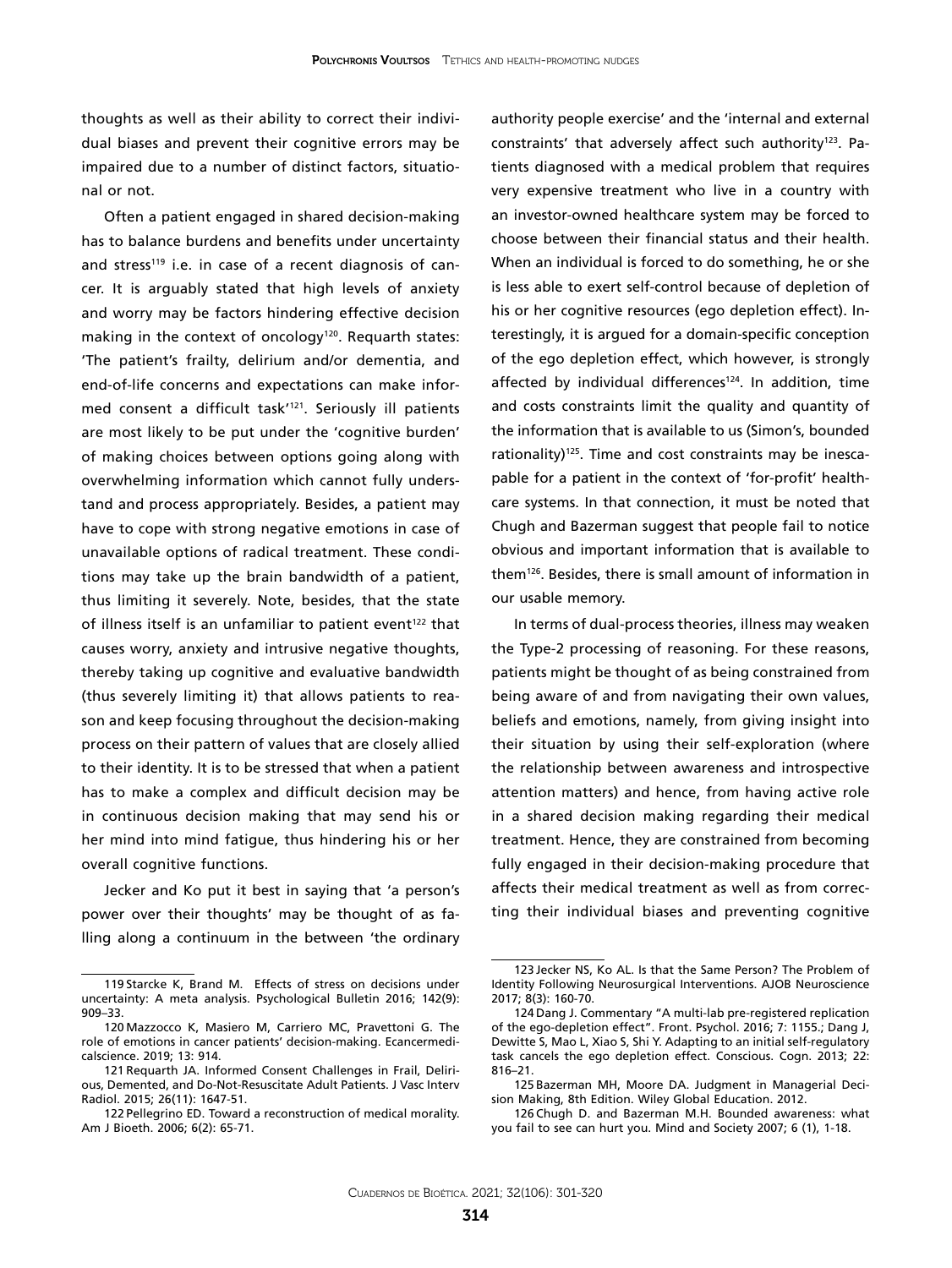errors (based on individual biases or not), thus making decisions consistent with their best interest. However, the best interest of an individual is not always clear. Thaler suggests that our immediate motivations are often inconsistent with our long-term interest, in a variety of ways<sup>127</sup>. Our self-interest is bounded such that we care about the outcomes of others. In addition, in ethically challenging situations such as the end-of-life ones, the best interest of the patient may be less of clear. At any rate it should be highlighted that hyper-cognitive functions, namely, perfect understanding and appreciation of the information provided are not necessarily requirements for decision-making capacity. Friedman states that 'autonomous choice…does not need to be highly deliberate or deliberated<sup>'128</sup>.

While patients' power over their thoughts as well as their ability to correct their individual biases and prevent their cognitive errors may be impaired, their ability to make autonomous decisions may be regarded as based on their values and emotions. The definition of relevant criteria of decision making capacity may be concerned in terms of values and emotions. However, nudges or unconscious influences of the environment in the patient's making decisions may erode the patient's ability to make autonomous decisions. It is true that manipulation of emotions is being used sometimes. Therefore, the principle of beneficence does not always justify the use of whatever means to achieve healing. However, there may be compatibility between the nudges or unconscious influences of the environment in the patient's making decisions and the principle of autonomy. In this paper it is suggested that the use of nudges to achieve better health may be justified by the principle of beneficence when the three following conditions are concurrently met: a) the anticipated health benefit is incontestable and the patient's best interest is clear, b) the health benefit is traditionally understood, namely in the strict sense of the term "health", and c) the patient is able to organize their core values

and find a balance between extreme emotions, namely has practical wisdom, even if their cognitive functions are less than perfect. In these conditions, the expected health-related benefit overrides the possibility of eroding patient's decision making competence. Note that the vast majority of patients have practical wisdom. The ability of patients with mental disorders to organize their core values, find a balance between extreme emotions, and enact their core values and emotions in what they consider a good and meaningful personal life has been proposed as the criterion for having practical wisdom, which might be a reliable criterion for assessing these patients as decision-making competent<sup>129</sup>.

### *2.5. Nudging in the battle against the COVID-19 pandemic*

In case of promoting another individual's best interest (not the nudgee's one), or even the common good, the ethicality of nudging is not always beyond reasonable doubt. However, in the special circumstances because of the COVID-19 pandemic the ethicality of common good-promoting nudging may often be beyond reasonable doubt. The principle of nonmaleficence may sometimes be taken to be a reason for moral obligation to get vaccinated against COVID-19 (aiming to contribute to creating "herd immunity" or reduce one's chances of being infected or spreading COVID-19)130. Furthermore, as fair contribution to the "public good" of herd immunity is compulsory, fairness may also be taken to be a reason for moral obligation to get vaccinated against COVID-19 even if herd immunity has already been created<sup>131</sup>. However, as the widely accepted in public health ethics principle of "least restrictive alternative"132 calls for the implementation of the less restrictive polices (including nudging polices) to

<sup>127</sup> Thaler RH. From Homo Economicus to Homo Sapiens. Journal of Economic Perspectives 2000; 14 (1): 133-41.

<sup>128</sup> Friedman M. Autonomy, Gender, Politics. New York, NY: Oxford University Press. 2003. pp: 8, 10.

<sup>129</sup> Widdershoven GAM, Ruissen A, van Balkom AJLM, et al. Competence in chronic mental illness: the relevance of practical wisdom Journal of Medical Ethics 2017; 43:374-378

<sup>130</sup> Giubilini A. Vaccination ethics. Br Med Bull. 2020 Dec 26: ldaa036. doi: 10.1093/bmb/ldaa036. Epub ahead of print. PMID: 33367873; PMCID: PMC7799313Giubilini, 2020.

<sup>131</sup> Giubilini A. Vaccination ethics...*op.cit.*

<sup>132</sup> Childress JF, Faden RR, Gaare RD, Gostin LO, Kahn J, Bonnie RJ, Kass NE, Mastroianni AC, Moreno JD, Nieburg P. Public health ethics: mapping the terrain. J Law Med Ethics. 2002 Summer;30(2):170-8.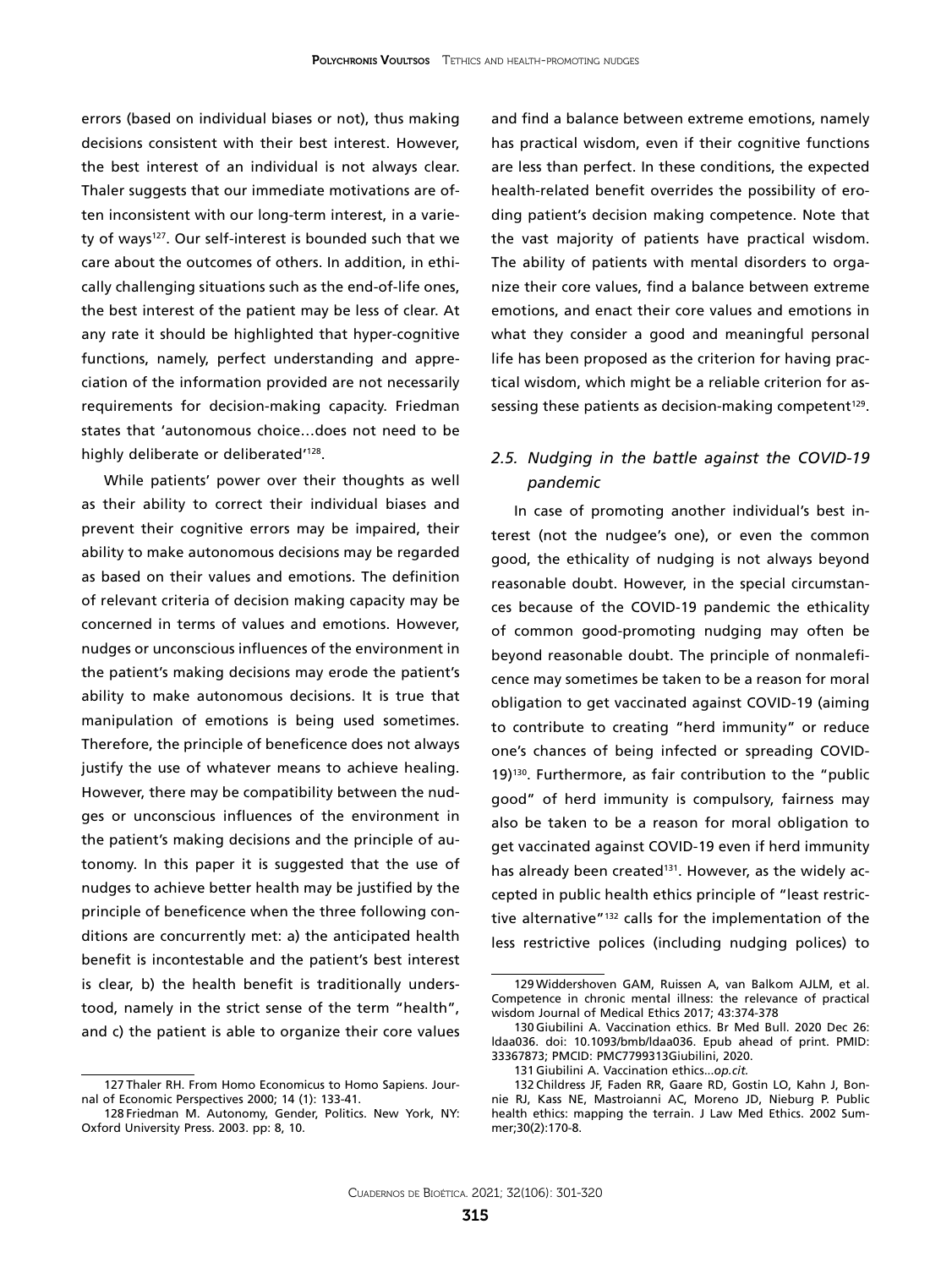immunize the minimum percentage of population required for herd immunity, before making the vaccination compulsory<sup>133</sup>. Mandatory vaccination policies are public health interventions which stir debates, especially in the COVID-19 pandemic<sup>134</sup>. The principle of "least restrictive alternative" requires "to implement the policy characterized by the lowest degree of coerciveness possible"135. If this is the case, vaccination-promoting nudging should be considered ethically acceptable even though it promotes the common good than the individual best interest. At any rate, it is crucial to bear in mind that Harrison and Patel recently put it best in saying that "nudges are more likely to be successful when they fit well into the workflow of key decision makers." Furthermore, the authors state that engaging a range of right stakeholders and focusing on carefully designed experimentation are necessary<sup>136</sup>.

#### 3. Conclusion

This paper defends the ethicality of nudges in health decisions being in line with a large number of scholars providing, however, a distinct approach. Nudging techniques aim to nudge patients to make better decisions in line with their best interest, healthy people to make healthful (not unhealthy choices) in line of their longterm best interest, as well as citizens to make choices in favor of the public or common good while having their autonomous wishes respected.

This paper is one more contribution in support of nudge's ethicality. It argues that the use of nudges for making better health decisions is an example drawn from clinical ethics where (under the particular circumstances) the specific weight of the principle of beneficence is greater than the specific weight of the principle of beneficence. From this perspective, the paper argues that the use of nudges is completely ethical when a) the anticipated health benefit is incontestable and the patient's best interest is clear, b) the role of autonomy in clinical ethics has been acceptably reconsidered. Besides, please note that it is practically hard to determine whether or not the nudgee's agency will be eroded by the particular nudge because the line of distinction between emotions or automatic ways of human reasoning and cognitive ways of human reasoning remains blurry, and the various types of nudges fall on a combination of two continuums: the one ranging from transparent to nontransparent and the other ranging from reflective to automatic. Therefore, the overwhelming majority of nudges are *most likely* to work as reason-bypassing nonargumentative influences, thus eroding the nudgee's agency. In the context of clinical ethics it is time to be accepted a deviation from the strict commitment to the principle of autonomy (individualistically understood) in degrees proportional to the incontestably anticipated patient's benefit.

Notwithstanding, in case the patient's best interest is less than clear or if the nudging serves the purpose of promoting another individual's best interest (not the decider's one), or even the common good, the ethicality of nudging is not always beyond reasonable doubt. In such cases the deviation should be as minimal as possible (perhaps limited to nudges that are almost transparent and work almost reflectively).

The use of nudges may be informed by their possibility to promote patients' best interest and wellbeing. In case of promoting the public health, the divergence from the principle of autonomy should be little (i.e. using nudges that are almost transparent and reflective). Decisions of whether and how this should be done need to take into consideration the relational dimension of nudging (the mechanism by which nudges work is likely to have a relational part if the assumption of preauthorization is true), the agency of the nudged individual as well as her heuristics, biases or internal representations.

At any rate, Hansen et al. put it best in writing that further research and a case-by-case investigation is needed for assessing the efficacy and ethicality of the use of nudges<sup>137</sup>.

<sup>133</sup> Giubilini A. Vaccination ethics…*op.cit.*

<sup>134</sup> Dubov A, Phung C. Nudges or mandates? …*op.cit.*

<sup>135</sup> Giubilini A. Vaccination ethics…*op.cit.*

<sup>136</sup> Harrison JD, Patel MS. Designing Nudges for Success...*op.cit.*

<sup>137</sup> Hansen PG, Skov LR, Skov KL. Making Healthy Choices Easier…*op.cit.*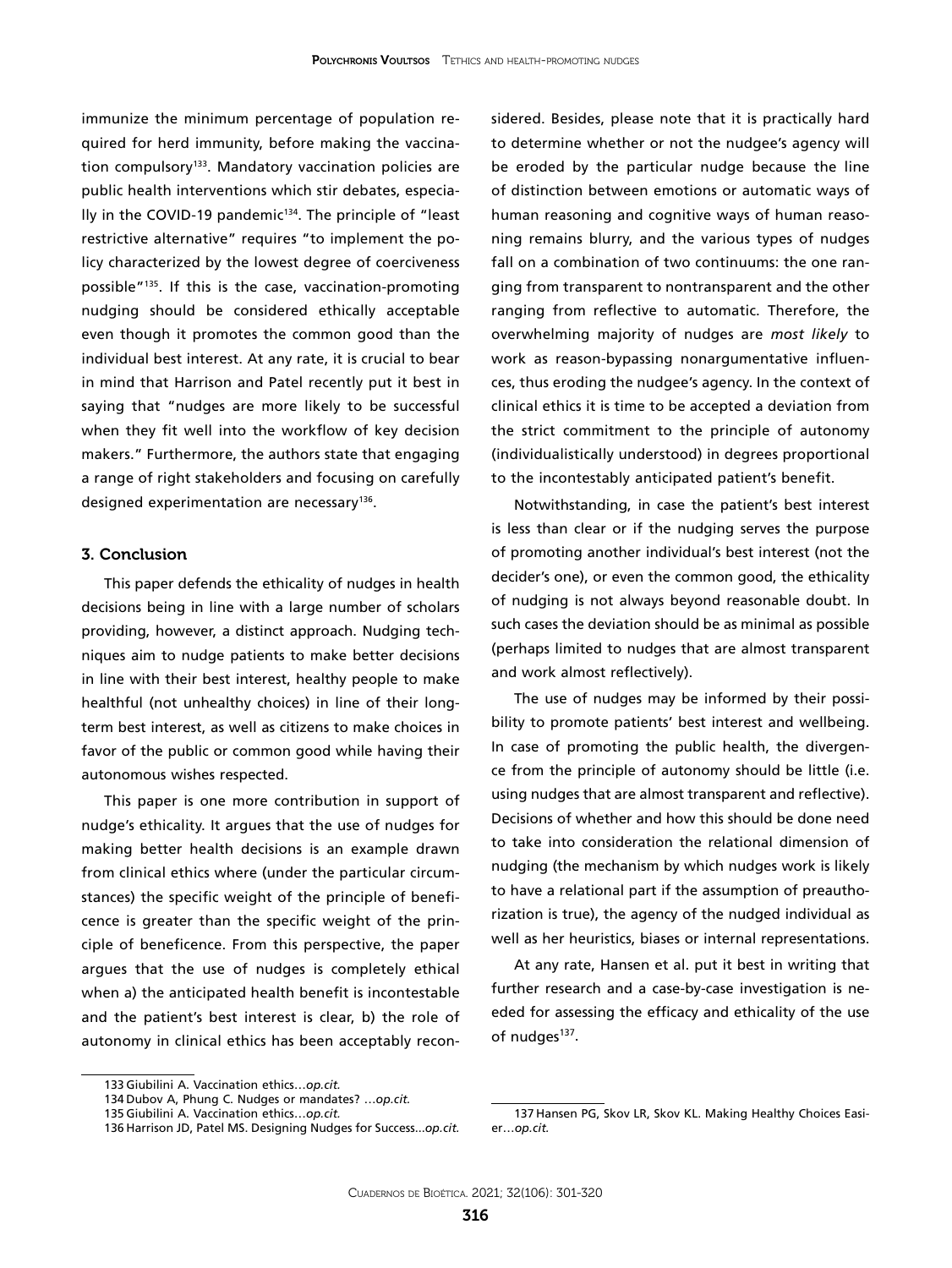### 4. Abbreviations

DPT=Dual-Process Theories

## DI= Default-Interventionism

### 5. Declarations

### *5.1. Acknowledgements*

A person fluent in English should be consulted before submitting the revised manuscript. In this perspective, the contribution of Mrs Theodora Chortara (Lawyer, MSc in Bioethics) to the final revision of the manuscript is deeply appreciated.

#### *5.2. Funding*

This research received no specific grant from any funding agency in

the public, commercial or not-for-profit sectors.

#### *5.3. Availability of data and materials*

This paper is based on publicly available data and materials. For this paper I made use of articles published in international journals, to be found on, for example PubMed.

#### *5.4. Authors' contributions*

PV is the only author of the manuscript.

*5.5. Ethics approval and consent to participate* Not applicable.

### *5.6. Consent for publication*

Not applicable.

#### *5.7. Competing interests*

The author declares that he has no competing interest.

#### References

- Avitzour D, Barnea R, Avitzour E, Cohen H, Nissan-Rozen I. [Nudging in the clinic: the ethical implications of](https://www.ncbi.nlm.nih.gov/pubmed/30361259) [differences in doctors' and patients' point of view.](https://www.ncbi.nlm.nih.gov/pubmed/30361259) J *Med Ethics*. 2019; 45(3):183-9.
- [Bago B,](https://www.ncbi.nlm.nih.gov/pubmed/?term=Bago B%5BAuthor%5D&cauthor=true&cauthor_uid=27816844) [De Neys W](https://www.ncbi.nlm.nih.gov/pubmed/?term=De Neys W%5BAuthor%5D&cauthor=true&cauthor_uid=27816844). Fast logic?: Examining the time course assumption of dual process theory. *[Cognition](https://www.ncbi.nlm.nih.gov/pubmed/?term=bago+automatic+reasoning)* 2017; 158: 90-109.
- [Bazerman](https://www.wiley.com/en-us/search?pq=%7Crelevance%7Cauthor%3AMax+H.+Bazerman) MH, [Moore](https://www.wiley.com/en-us/search?pq=%7Crelevance%7Cauthor%3ADon+A.+Moore) DA. Judgment in Managerial Decision Making, 8th Edition. Wiley Global Education. 2012.
- [Beshears J](https://www.ncbi.nlm.nih.gov/pubmed/?term=Beshears J%5BAuthor%5D&cauthor=true&cauthor_uid=24761048), [Choi JJ,](https://www.ncbi.nlm.nih.gov/pubmed/?term=Choi JJ%5BAuthor%5D&cauthor=true&cauthor_uid=24761048) [Laibson D,](https://www.ncbi.nlm.nih.gov/pubmed/?term=Laibson D%5BAuthor%5D&cauthor=true&cauthor_uid=24761048) [Madrian BC](https://www.ncbi.nlm.nih.gov/pubmed/?term=Madrian BC%5BAuthor%5D&cauthor=true&cauthor_uid=24761048). How Are Preferences Revealed? J *[Public Econ](https://www.ncbi.nlm.nih.gov/pubmed/?term=Beshears%2C+Choi%2C+Laisbon+and+Madrian+2008)*. 2008; 92(8-9): 1787-94.
- Bijksterhuis A., Bos M.W., Nordgren L.F., van Baaren R.B. On making the right choice: the deliberationwithout-attention effect. *Science* 2006; 311(5763): 1005-1007.
- [Blumenthal-Barby JS,](https://www.ncbi.nlm.nih.gov/pubmed/?term=Blumenthal-Barby JS%5BAuthor%5D&cauthor=true&cauthor_uid=23381523) [Cantor SB](https://www.ncbi.nlm.nih.gov/pubmed/?term=Cantor SB%5BAuthor%5D&cauthor=true&cauthor_uid=23381523), [Russell HV,](https://www.ncbi.nlm.nih.gov/pubmed/?term=Russell HV%5BAuthor%5D&cauthor=true&cauthor_uid=23381523) [Naik AD,](https://www.ncbi.nlm.nih.gov/pubmed/?term=Naik AD%5BAuthor%5D&cauthor=true&cauthor_uid=23381523) [Volk RJ.](https://www.ncbi.nlm.nih.gov/pubmed/?term=Volk RJ%5BAuthor%5D&cauthor=true&cauthor_uid=23381523) Decision aids: when 'nudging' patients to make a particular choice is more ethical than balanced, nondirective content. *[Health Aff \(Millwood\)](https://www.ncbi.nlm.nih.gov/pubmed/23381523)*. 2013; 32(2):303-10.
- Blumenthal-Barby JS, Ubel PA. Truth be told: not all nudging is bullshit. *J Med Ethics* 2018; 44(8): 547.
- Busch J, Madsen EK, Fage-Butler AM, Kjær M, Ledderer L. Dilemmas of nudging in public health: an ethical analysis of a Danish pamphlet. *Health Promot Int*. 2020 Dec 26:daaa146. doi: 10.1093/heapro/daaa146. Epub ahead of print. PMID: 33367635.
- Childress JF, Faden RR, Gaare RD, Gostin LO, Kahn J, Bonnie RJ, Kass NE, Mastroianni AC, Moreno JD, Nieburg P. Public health ethics: mapping the terrain. *J Law Med Ethics*. 2002 Summer;30(2):170-8.
- [Chugh](https://philpapers.org/s/Dolly Chugh) D. and Bazerman M.H. (2007)**.** [Bounded aware](https://philpapers.org/go.pl?id=DOLBAW&proxyId=&u=http%3A%2F%2Fdx.doi.org%2F10.1007%2Fs11299-006-0020-4)[ness: what you fail to see can hurt you.](https://philpapers.org/go.pl?id=DOLBAW&proxyId=&u=http%3A%2F%2Fdx.doi.org%2F10.1007%2Fs11299-006-0020-4) *[Mind and](https://philpapers.org/asearch.pl?pub=685) [Society](https://philpapers.org/asearch.pl?pub=685)* 6 (1), 1-18.
- Dang J. Commentary "A multi-lab pre-registered replication of the ego-depletion effect". *Front. Psychol*. 2016; 7: 1155.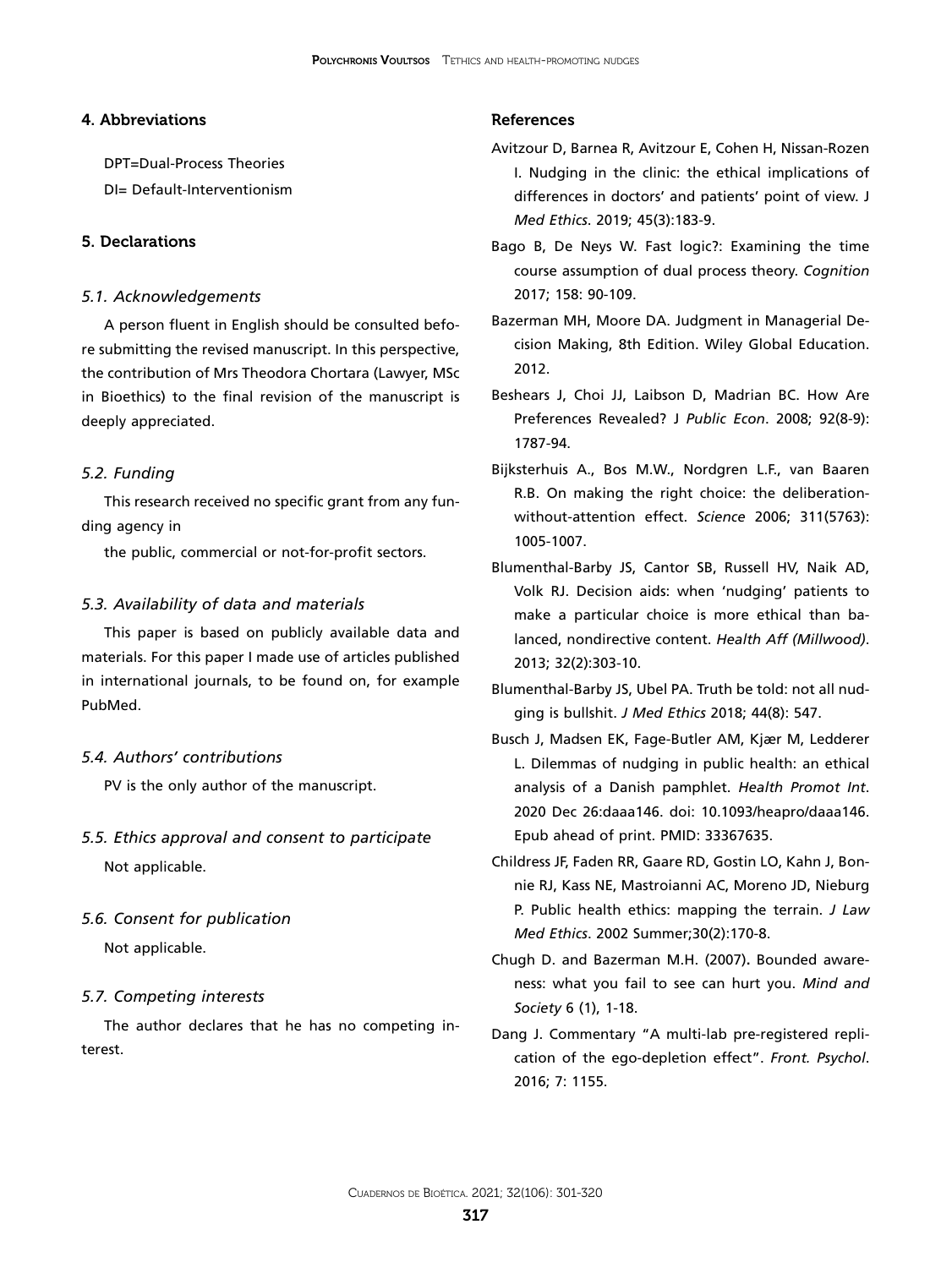- Dang J, Dewitte S, Mao L, Xiao S, Shi Y. Adapting to an initial self-regulatory task cancels the ego depletion effect. *Conscious. Cogn*. 2013; 22: 816–21.
- De Neys W. Bias and Conflict: A Case for Logical Intuitions. *[Perspectives on Psychological Science](https://journals.sagepub.com/home/pps)* 2012; 7(1): 28-38.
- De Sousa R. *The rationality of emotion*. Cambridge, MA: MIT Press. 1990.
- Dubov A, Phung C. Nudges or mandates? The ethics of mandatory flu vaccination. *Vaccine*. 2015 May 21;33(22):2530-5. doi: 10.1016/j.vaccine.2015.03.048. Epub 2015 Apr 11. PMID: 25869886.
- Engelen B. Ethical Criteria for Health-Promoting Nudges: A Case-by-Case Analysis, *The American Journal of Bioethics* 2019; 19(5): 48-59.
- Evans J.S.B.T. *Thinking Twice: Two Minds in One Brain*. Oxford University Press 2010.
- Evans JS, Stanovich KE. [Dual-Process Theories of Higher](https://www.ncbi.nlm.nih.gov/pubmed/26172965)  [Cognition: Advancing the Debate.](https://www.ncbi.nlm.nih.gov/pubmed/26172965) *Perspect Psychol Sci*. 2013;8(3):223-41.
- Felsen G, Castelo N, Reiner PB. Decisional enhancement and autonomy: Public attitudes towards overt andcovert nudges. *Judgment and Decision Making* 2013; 8(3): 202–13.
- Ferrer, R., Klein, W., Lerner, J. S., Reyna, V. F., Keltner, D. (in press). "Emotions and Health Decision-Making: Extending the Appraisal Tendency Framework to Improve Health and Healthcare". In C. Roberto & I. Kawachi (Eds.), Behavioral economics and public health. New York, NY: Oxford University Press. 2016. pp: 101-133.
- Ferrer R.A., Mendes W.B. (2018) Emotion, health decision making, and health behaviour, *Psychology & Health*, 33:1, 1-16.
- Frankfurt HG. *On Bullshit*. Princeton: Princeton University Press. 2005.
- Frankfurt HG. *On Truth*. N. York: Knopf. pp: 15-35. 2006.
- [Fridman I,](https://www.ncbi.nlm.nih.gov/pubmed/?term=Fridman I%5BAuthor%5D&cauthor=true&cauthor_uid=30231040) [Hart JL,](https://www.ncbi.nlm.nih.gov/pubmed/?term=Hart JL%5BAuthor%5D&cauthor=true&cauthor_uid=30231040) [Yadav KN](https://www.ncbi.nlm.nih.gov/pubmed/?term=Yadav KN%5BAuthor%5D&cauthor=true&cauthor_uid=30231040), [Higgins ET.](https://www.ncbi.nlm.nih.gov/pubmed/?term=Higgins ET%5BAuthor%5D&cauthor=true&cauthor_uid=30231040) Perspectives on using decision-making nudges in physician-patient communications. *[PLoS One](https://www.ncbi.nlm.nih.gov/pubmed/?term=fridman+nudge)*. 2018; 13(9):e0202874.
- Friedman M. *Autonomy, Gender, Politics*. New York, NY: Oxford University Press. 2003. pp: 8, 10.
- [Friis R,](https://www.ncbi.nlm.nih.gov/pubmed/?term=Friis R%5BAuthor%5D&cauthor=true&cauthor_uid=28562678) [Skov LR](https://www.ncbi.nlm.nih.gov/pubmed/?term=Skov LR%5BAuthor%5D&cauthor=true&cauthor_uid=28562678), [Olsen A,](https://www.ncbi.nlm.nih.gov/pubmed/?term=Olsen A%5BAuthor%5D&cauthor=true&cauthor_uid=28562678) [Appleton KM,](https://www.ncbi.nlm.nih.gov/pubmed/?term=Appleton KM%5BAuthor%5D&cauthor=true&cauthor_uid=28562678) [Saulais L,](https://www.ncbi.nlm.nih.gov/pubmed/?term=Saulais L%5BAuthor%5D&cauthor=true&cauthor_uid=28562678) [Dinnella C,](https://www.ncbi.nlm.nih.gov/pubmed/?term=Dinnella C%5BAuthor%5D&cauthor=true&cauthor_uid=28562678) et al. Comparison of three nudge interventions (priming, default option, and perceived variety) to promote vegetable consumption in a self-service buffet setting. *[PLoS One](https://www.ncbi.nlm.nih.gov/pubmed/28562678)*. 2017 May 31;12(5):e0176028. doi: 10.1371/journal. pone.0176028. eCollection 2017.
- Giubilini A. Vaccination ethics. *Br Med Bull*. 2020 Dec 26: ldaa036. doi: 10.1093/bmb/ldaa036. Epub ahead of print. PMID: 33367873; PMCID: PMC7799313.
- Goldin J. Which way to nudge? Uncovering Preferences in the Behavioral Age. *Yale Law Journal* 2015; 125(1): 226-70.
- Handley SJ, Newstead SE, Trippas D. [Logic, beliefs, and](https://www.ncbi.nlm.nih.gov/pubmed/21058879) [instruction: a test of the default interventionist ac](https://www.ncbi.nlm.nih.gov/pubmed/21058879)[count of belief bias.](https://www.ncbi.nlm.nih.gov/pubmed/21058879) *J Exp Psychol Learn Mem Cogn*. 2011; 37(1): 28-43.
- Hansen P. The Definition of Nudge and Libertarian Paternalism: Does the Hand Fit the Glove? European *Journal of Risk Regulation* 2016; 7(1): 155-74.
- Hansen PG, Skov LR, Skov KL. [Making Healthy Choices](https://www.ncbi.nlm.nih.gov/pubmed/26735430) [Easier: Regulation versus Nudging.](https://www.ncbi.nlm.nih.gov/pubmed/26735430) *Annu Rev Public Health*. 2016; 37: 237-51.
- Harrison JD, Patel MS. Designing Nudges for Success in Health Care. *AMA J Ethics*. 2020;22(9):E796-801.
- Hassin R.R., Uleman J.S., Bargh J.A. (Eds.). *The new unconscious*, in Oxford series in social cognition and social neuroscience, ed Hassin R.R., Series editor, New York, NY, US: Oxford University Press. 2005.
- Helfrich CD, Rose AJ, Hartmann CW, van Bodegom-Vos L, Graham ID, Wood SJ, et al. How the dual process model of human cognition can inform efforts to deimplement ineffective and harmful clinical practices: A preliminary model of unlearning and substitution. *J Eval Clin Pract*. 2018;24(1):198-205.
- Hermann H., Trachsel M., Elger B.S., Biller-Andorno N. Emotion and Value in the Evaluation of Medical Decision-Making Capacity: A Narrative Review of Arguments. *Front Psychol*. 2016; 7: 765.
- Jecker NS, Ko AL. Is that the Same Person? The Problem of Identity Following Neurosurgical Interventions. *AJOB Neuroscience* 2017; 8(3): 160-70.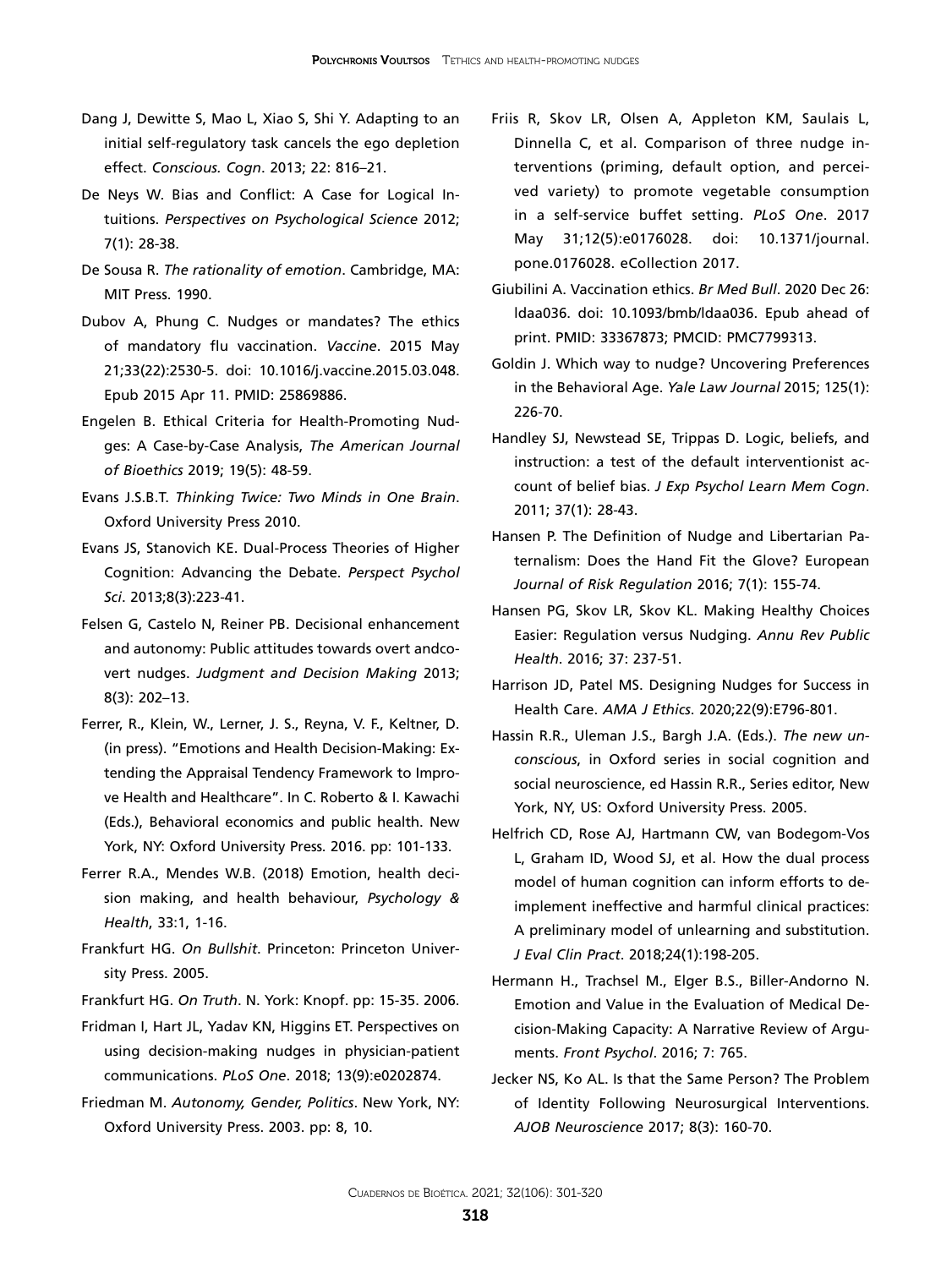- Kahneman D. *Thinking, fast and slow*. New York, NY, US: Farrar, Straus and Giroux. 2011.
- [Kruglanski AW,](https://www.ncbi.nlm.nih.gov/pubmed/?term=Kruglanski AW%5BAuthor%5D&cauthor=true&cauthor_uid=21244188) [Gigerenzer G.](https://www.ncbi.nlm.nih.gov/pubmed/?term=Gigerenzer G%5BAuthor%5D&cauthor=true&cauthor_uid=21244188) Intuitive and deliberate judgments are based on common principles. *[Psychol](https://www.ncbi.nlm.nih.gov/pubmed/21244188)  [Rev](https://www.ncbi.nlm.nih.gov/pubmed/21244188)*. 2011; 118(1): 97-109.
- Lerner JS, Li Y, Valdesolo P, Kassam KS. [Emotion and](https://www.annualreviews.org/doi/abs/10.1146/annurev-psych-010213-115043)  [Decision Making.](https://www.annualreviews.org/doi/abs/10.1146/annurev-psych-010213-115043) *Annual Review of Psychology* 2015; 66(1): 799-823.
- Levy N. Forced to be free? Increasing patient autonomy by constraining it. *J Med Ethics* 2014; 40: 293–300.
- [Lufityanto G](https://www.ncbi.nlm.nih.gov/pubmed/?term=Lufityanto G%5BAuthor%5D&cauthor=true&cauthor_uid=27052557), [Donkin C](https://www.ncbi.nlm.nih.gov/pubmed/?term=Donkin C%5BAuthor%5D&cauthor=true&cauthor_uid=27052557), [Pearson J](https://www.ncbi.nlm.nih.gov/pubmed/?term=Pearson J%5BAuthor%5D&cauthor=true&cauthor_uid=27052557). Measuring Intuition: Nonconscious Emotional Information Boosts Decision Accuracy and Confidence. *[Psychol Sci.](https://www.ncbi.nlm.nih.gov/pubmed/27052557)* 2016; 27(5):622-34.
- MacKay D, Robinson A. The Ethics of Organ Donor Registration Policies: Nudges and Respect for Autonomy. *Am J Bioeth*. 2016; 16(11): 3-12.
- Mazzocco K, Masiero M, Carriero MC, Pravettoni G. [The](https://www.ncbi.nlm.nih.gov/pubmed/31123497)  [role of emotions in cancer patients' decision-making.](https://www.ncbi.nlm.nih.gov/pubmed/31123497) *Ecancermedicalscience*. 2019; 13: 914.
- Melnikoff DE, Bargh JA. [The Mythical Number Two.](https://www.ncbi.nlm.nih.gov/pubmed/29571664) *Trends Cogn Sci*. 2018; 22(4): 280-93.
- Milligan E, Jones J. "Rethinking Autonomy and Consent in Healthcare Ethics". In: Clark P.A. (Ed.) Bioethics - Medical, Ethical and Legal Perspectives. London: Intech Open; 2016. pp: 21-38.
- [Miyata-Sturm A.](https://www.ncbi.nlm.nih.gov/pubmed/?term=Miyata-Sturm A%5BAuthor%5D&cauthor=true&cauthor_uid=30630970) Blameworthy bumping? Investigating nudge's neglected cousin. *[J Med Ethics](https://www.ncbi.nlm.nih.gov/pubmed/?term=miyata+sturm)*. 2019; 45(4): 257-64.
- Möllenkamp M, Zeppernick M, Schreyögg J. The effectiveness of nudges in improving the self-management of patients with chronic diseases: A systematic literature review. *Health Policy*. 2019 Dec;123(12):1199- 1209. doi: 10.1016/j.healthpol.2019.09.008. Epub 2019 Oct 2. PMID: 31676042.
- Mugg J. Two Minded Creatures and Dual-Process Theory. *Journal of Cognition and Neuroethics* 2015; 3 (3): 87–112.
- Mugg J. The dual-process turn: How recent defenses of dual-process theories of reasoning fail. *Philosophical Psychology* 2016; 29 (2): 300-9.
- Nemec PB, Swarbrick M, Spagnolo A, Brandow CL. Nudges to Support Health and Wellness for Individuals Served by Behavioral Health Programs. *J Psychosoc Nurs Ment Health Serv*. 2021 Jan 1;59(1):21-28. doi: 10.3928/02793695-20201015-03. Epub 2020 Oct 23. PMID: 33095264.
- [Niker F](https://www.ncbi.nlm.nih.gov/pubmed/?term=Niker F%5BAuthor%5D&cauthor=true&cauthor_uid=30135670), [Reiner PB,](https://www.ncbi.nlm.nih.gov/pubmed/?term=Reiner PB%5BAuthor%5D&cauthor=true&cauthor_uid=30135670) [Felsen G.](https://www.ncbi.nlm.nih.gov/pubmed/?term=Felsen G%5BAuthor%5D&cauthor=true&cauthor_uid=30135670) Perceptions of Undue Influence Shed Light on the Folk Conception of Autonomy. *[Front Psychol.](https://www.ncbi.nlm.nih.gov/pubmed/?term=niker+2018)* 2018; 9: 1400.
- O'Neill O. *Autonomy and Trust in Bioethics*. Cambridge: Cambridge University Press. 2002.
- [Osman M.](https://www.ncbi.nlm.nih.gov/pubmed/?term=Osman M%5BAuthor%5D&cauthor=true&cauthor_uid=26172967) A Case Study: Dual-Process Theories of Higher Cognition-Commentary on Evans & Stanovich. *[Pers](https://www.ncbi.nlm.nih.gov/pubmed/?term=osman+2013+stanovich)[pect Psychol Sci](https://www.ncbi.nlm.nih.gov/pubmed/?term=osman+2013+stanovich)*. 2013; 8(3): 248-52.
- [Patterson RE.](https://www.ncbi.nlm.nih.gov/pubmed/?term=Patterson RE%5BAuthor%5D&cauthor=true&cauthor_uid=28146682) Intuitive Cognition and Models of Human-Automation Interaction. *[Hum Factors](https://www.ncbi.nlm.nih.gov/pubmed/?term=patterson+2017+intuitive+cognition)*. 2017; 59(1): 101-15.
- [Paulus MP,](https://www.ncbi.nlm.nih.gov/pubmed/?term=Paulus MP%5BAuthor%5D&cauthor=true&cauthor_uid=22898207) [Yu AJ](https://www.ncbi.nlm.nih.gov/pubmed/?term=Yu AJ%5BAuthor%5D&cauthor=true&cauthor_uid=22898207). Emotion and decision-making: affectdriven belief systems in anxiety and depression. *[Trends Cogn Sci](https://www.ncbi.nlm.nih.gov/pubmed/22898207)*. 2012; 16(9): 476-83.
- Pellegrino ED. Toward a reconstruction of medical morality. *Am J Bioeth*. 2006; 6(2): 65-71.
- Pennycook G (ed). *The New Reflectionism in Cognitive Psychology: Why Reason Matters*. New York, NY: Routledge. 2018. pp: 6-8.
- [Pennycook G](https://www.ncbi.nlm.nih.gov/pubmed/?term=Pennycook G%5BAuthor%5D&cauthor=true&cauthor_uid=26091582), [Fugelsang JA](https://www.ncbi.nlm.nih.gov/pubmed/?term=Fugelsang JA%5BAuthor%5D&cauthor=true&cauthor_uid=26091582), [Koehler DJ.](https://www.ncbi.nlm.nih.gov/pubmed/?term=Koehler DJ%5BAuthor%5D&cauthor=true&cauthor_uid=26091582) What makes us think? A three-stage dual-process model of analytic engagement. *[Cogn Psychol](https://www.ncbi.nlm.nih.gov/pubmed/26091582)*. 2015; 80:34-72.
- Pennycook G, Thompson VA. [Reasoning with base rates](https://www.ncbi.nlm.nih.gov/pubmed/22427266) [is routine, relatively effortless, and context depen](https://www.ncbi.nlm.nih.gov/pubmed/22427266)[dent.](https://www.ncbi.nlm.nih.gov/pubmed/22427266) *Psychon Bull Rev*. 2012;19(3):528-34.
- Ploug T, Holm S. Doctors, Patients, and Nudging in the Clinical Context--Four Views on Nudging and Informed Consent. *Am J Bioeth*. 2015; 15(10): 28-38.
- Pockett S. Consciousness Is a Thing, Not a Process. *Appl. Sci*. 2017; 7(12): 1248.
- [Requarth JA.](https://www.ncbi.nlm.nih.gov/pubmed/?term=Requarth JA%5BAuthor%5D&cauthor=true&cauthor_uid=26371998) Informed Consent Challenges in Frail, Delirious, Demented, and Do-Not-Resuscitate Adult Patients. *[J Vasc Interv Radiol](https://www.ncbi.nlm.nih.gov/pubmed/?term=requarth+informed+consent)*. 2015; 26(11): 1647-51.
- [Reyna](https://www.ncbi.nlm.nih.gov/pubmed/?term=Reyna VF%5BAuthor%5D&cauthor=true&cauthor_uid=25730718) VF, [Nelson](https://www.ncbi.nlm.nih.gov/pubmed/?term=Nelson WL%5BAuthor%5D&cauthor=true&cauthor_uid=25730718) WL, [Han](https://www.ncbi.nlm.nih.gov/pubmed/?term=Han PK%5BAuthor%5D&cauthor=true&cauthor_uid=25730718) PK, [Pignone](https://www.ncbi.nlm.nih.gov/pubmed/?term=Pignone MP%5BAuthor%5D&cauthor=true&cauthor_uid=25730718) MP. Decision Making and Cancer. *Am Psychol*[. 2015; 70\(2\): 105–18.](https://www.ncbi.nlm.nih.gov/entrez/eutils/elink.fcgi?dbfrom=pubmed&retmode=ref&cmd=prlinks&id=25730718)